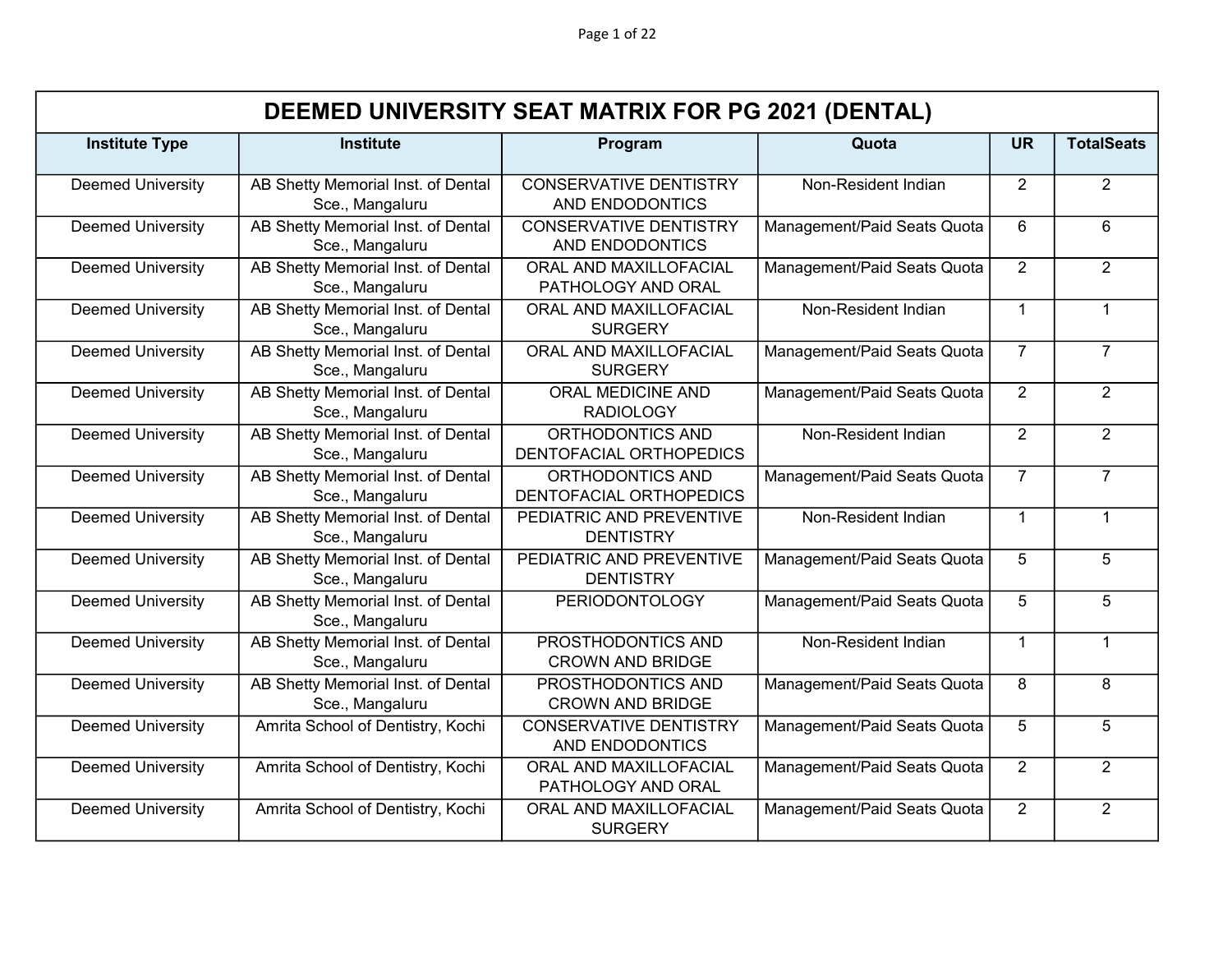Page 2 of 22

|                          | DEEMED UNIVERSITY SEAT MATRIX FOR PG 2021 (DENTAL)              |                                                  |                             |                |                   |  |  |  |
|--------------------------|-----------------------------------------------------------------|--------------------------------------------------|-----------------------------|----------------|-------------------|--|--|--|
| <b>Institute Type</b>    | <b>Institute</b>                                                | Program                                          | Quota                       | <b>UR</b>      | <b>TotalSeats</b> |  |  |  |
| <b>Deemed University</b> | Amrita School of Dentistry, Kochi                               | ORAL MEDICINE AND<br><b>RADIOLOGY</b>            | Management/Paid Seats Quota | $\overline{2}$ | $\overline{2}$    |  |  |  |
| <b>Deemed University</b> | Amrita School of Dentistry, Kochi                               | ORTHODONTICS AND<br>DENTOFACIAL ORTHOPEDICS      | Non-Resident Indian         | 3              | 3                 |  |  |  |
| <b>Deemed University</b> | Amrita School of Dentistry, Kochi                               | ORTHODONTICS AND<br>DENTOFACIAL ORTHOPEDICS      | Management/Paid Seats Quota | $\Omega$       | $\mathbf 0$       |  |  |  |
| <b>Deemed University</b> | Amrita School of Dentistry, Kochi                               | PEDIATRIC AND PREVENTIVE<br><b>DENTISTRY</b>     | Management/Paid Seats Quota | 3              | 3                 |  |  |  |
| <b>Deemed University</b> | Amrita School of Dentistry, Kochi                               | <b>PERIODONTOLOGY</b>                            | Management/Paid Seats Quota | 5              | 5                 |  |  |  |
| <b>Deemed University</b> | Amrita School of Dentistry, Kochi                               | PROSTHODONTICS AND<br><b>CROWN AND BRIDGE</b>    | Management/Paid Seats Quota | 5              | 5                 |  |  |  |
| <b>Deemed University</b> | Amrita School of Dentistry, Kochi                               | PUBLIC HEALTH DENTISTRY                          | Management/Paid Seats Quota | $\overline{2}$ | $\overline{2}$    |  |  |  |
| <b>Deemed University</b> | Bharati Vidyapeeth DU Dental<br>College and Hospt., Pune        | <b>CONSERVATIVE DENTISTRY</b><br>AND ENDODONTICS | Non-Resident Indian         | $\mathbf 1$    | $\mathbf{1}$      |  |  |  |
| <b>Deemed University</b> | <b>Bharati Vidyapeeth DU Dental</b><br>College and Hospt., Pune | <b>CONSERVATIVE DENTISTRY</b><br>AND ENDODONTICS | Management/Paid Seats Quota | 5              | 5                 |  |  |  |
| <b>Deemed University</b> | <b>Bharati Vidyapeeth DU Dental</b><br>College and Hospt., Pune | ORAL AND MAXILLOFACIAL<br>PATHOLOGY AND ORAL     | Management/Paid Seats Quota | 3              | 3                 |  |  |  |
| <b>Deemed University</b> | <b>Bharati Vidyapeeth DU Dental</b><br>College and Hospt., Pune | ORAL AND MAXILLOFACIAL<br><b>SURGERY</b>         | Non-Resident Indian         | $\overline{1}$ | $\mathbf{1}$      |  |  |  |
| <b>Deemed University</b> | <b>Bharati Vidyapeeth DU Dental</b><br>College and Hospt., Pune | ORAL AND MAXILLOFACIAL<br><b>SURGERY</b>         | Management/Paid Seats Quota | 5              | 5                 |  |  |  |
| <b>Deemed University</b> | Bharati Vidyapeeth DU Dental<br>College and Hospt., Pune        | ORAL MEDICINE AND<br><b>RADIOLOGY</b>            | Management/Paid Seats Quota | 3              | 3                 |  |  |  |
| <b>Deemed University</b> | <b>Bharati Vidyapeeth DU Dental</b><br>College and Hospt., Pune | ORTHODONTICS AND<br>DENTOFACIAL ORTHOPEDICS      | Non-Resident Indian         | $\mathbf{1}$   | $\mathbf{1}$      |  |  |  |
| <b>Deemed University</b> | <b>Bharati Vidyapeeth DU Dental</b><br>College and Hospt., Pune | ORTHODONTICS AND<br>DENTOFACIAL ORTHOPEDICS      | Management/Paid Seats Quota | 5              | 5                 |  |  |  |
| <b>Deemed University</b> | <b>Bharati Vidyapeeth DU Dental</b><br>College and Hospt., Pune | PEDIATRIC AND PREVENTIVE<br><b>DENTISTRY</b>     | Non-Resident Indian         | $\mathbf{1}$   | $\mathbf{1}$      |  |  |  |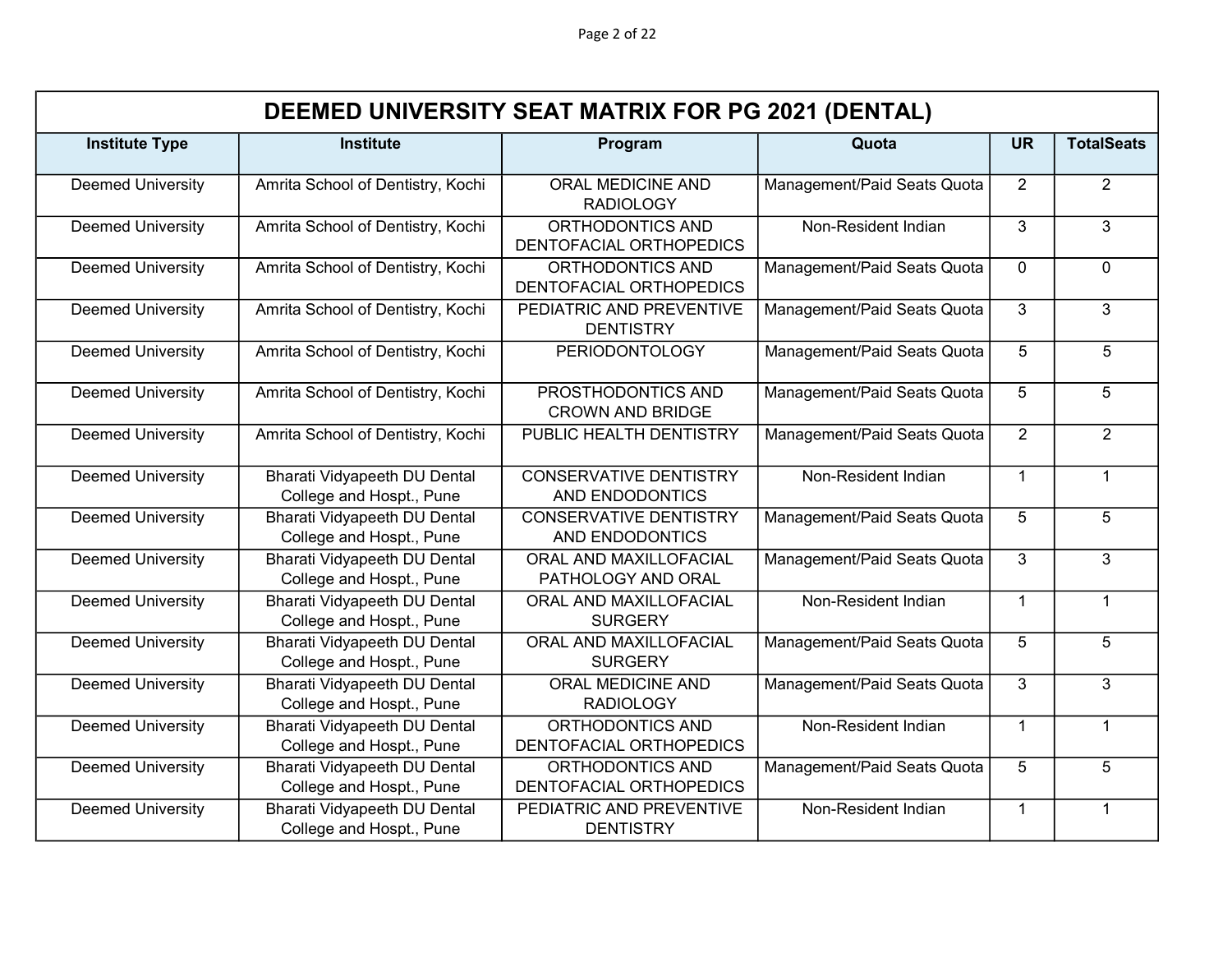|                          | DEEMED UNIVERSITY SEAT MATRIX FOR PG 2021 (DENTAL)              |                                                         |                             |                |                   |  |  |
|--------------------------|-----------------------------------------------------------------|---------------------------------------------------------|-----------------------------|----------------|-------------------|--|--|
| <b>Institute Type</b>    | <b>Institute</b>                                                | Program                                                 | Quota                       | <b>UR</b>      | <b>TotalSeats</b> |  |  |
| <b>Deemed University</b> | Bharati Vidyapeeth DU Dental<br>College and Hospt., Pune        | PEDIATRIC AND PREVENTIVE<br><b>DENTISTRY</b>            | Management/Paid Seats Quota | 5              | 5                 |  |  |
| <b>Deemed University</b> | <b>Bharati Vidyapeeth DU Dental</b><br>College and Hospt., Pune | <b>PERIODONTOLOGY</b>                                   | Non-Resident Indian         | $\mathbf{1}$   | $\mathbf{1}$      |  |  |
| <b>Deemed University</b> | <b>Bharati Vidyapeeth DU Dental</b><br>College and Hospt., Pune | <b>PERIODONTOLOGY</b>                                   | Management/Paid Seats Quota | 5              | $\overline{5}$    |  |  |
| <b>Deemed University</b> | <b>Bharati Vidyapeeth DU Dental</b><br>College and Hospt., Pune | PROSTHODONTICS AND<br><b>CROWN AND BRIDGE</b>           | Non-Resident Indian         | $\mathbf{1}$   | $\mathbf{1}$      |  |  |
| <b>Deemed University</b> | Bharati Vidyapeeth DU Dental<br>College and Hospt., Pune        | PROSTHODONTICS AND<br><b>CROWN AND BRIDGE</b>           | Management/Paid Seats Quota | 5              | 5                 |  |  |
| <b>Deemed University</b> | <b>BVDU Dental College and Hospital,</b><br>Navi Mumbai         | <b>CONSERVATIVE DENTISTRY</b><br><b>AND ENDODONTICS</b> | Non-Resident Indian         | $\mathbf{1}$   | $\mathbf{1}$      |  |  |
| <b>Deemed University</b> | <b>BVDU Dental College and Hospital,</b><br>Navi Mumbai         | <b>CONSERVATIVE DENTISTRY</b><br>AND ENDODONTICS        | Management/Paid Seats Quota | $\overline{4}$ | $\overline{4}$    |  |  |
| <b>Deemed University</b> | <b>BVDU Dental College and Hospital,</b><br>Navi Mumbai         | ORTHODONTICS AND<br>DENTOFACIAL ORTHOPEDICS             | Non-Resident Indian         | $\mathbf{1}$   | $\mathbf{1}$      |  |  |
| <b>Deemed University</b> | <b>BVDU Dental College and Hospital,</b><br>Navi Mumbai         | ORTHODONTICS AND<br>DENTOFACIAL ORTHOPEDICS             | Management/Paid Seats Quota | $\overline{4}$ | $\overline{4}$    |  |  |
| <b>Deemed University</b> | <b>BVDU Dental College and Hospital,</b><br>Navi Mumbai         | PEDIATRIC AND PREVENTIVE<br><b>DENTISTRY</b>            | Management/Paid Seats Quota | 3              | 3                 |  |  |
| <b>Deemed University</b> | <b>BVDU Dental College and Hospital,</b><br>Navi Mumbai         | <b>PERIODONTOLOGY</b>                                   | Management/Paid Seats Quota | 5              | 5                 |  |  |
| <b>Deemed University</b> | <b>BVDU Dental College and Hospital,</b><br>Navi Mumbai         | PROSTHODONTICS AND<br><b>CROWN AND BRIDGE</b>           | Non-Resident Indian         | $\mathbf{1}$   | $\mathbf{1}$      |  |  |
| <b>Deemed University</b> | <b>BVDU Dental College and Hospital,</b><br>Navi Mumbai         | PROSTHODONTICS AND<br><b>CROWN AND BRIDGE</b>           | Management/Paid Seats Quota | $\overline{4}$ | $\overline{4}$    |  |  |
| <b>Deemed University</b> | <b>BVDU Dental College and Hospital,</b><br>Sangli              | <b>CONSERVATIVE DENTISTRY</b><br>AND ENDODONTICS        | Non-Resident Indian         | $\mathbf{1}$   | $\mathbf{1}$      |  |  |
| <b>Deemed University</b> | <b>BVDU Dental College and Hospital,</b><br>Sangli              | <b>CONSERVATIVE DENTISTRY</b><br>AND ENDODONTICS        | Management/Paid Seats Quota | $\overline{2}$ | $\overline{2}$    |  |  |
| <b>Deemed University</b> | <b>BVDU Dental College and Hospital,</b><br>Sangli              | ORAL AND MAXILLOFACIAL<br><b>SURGERY</b>                | Management/Paid Seats Quota | 3              | 3                 |  |  |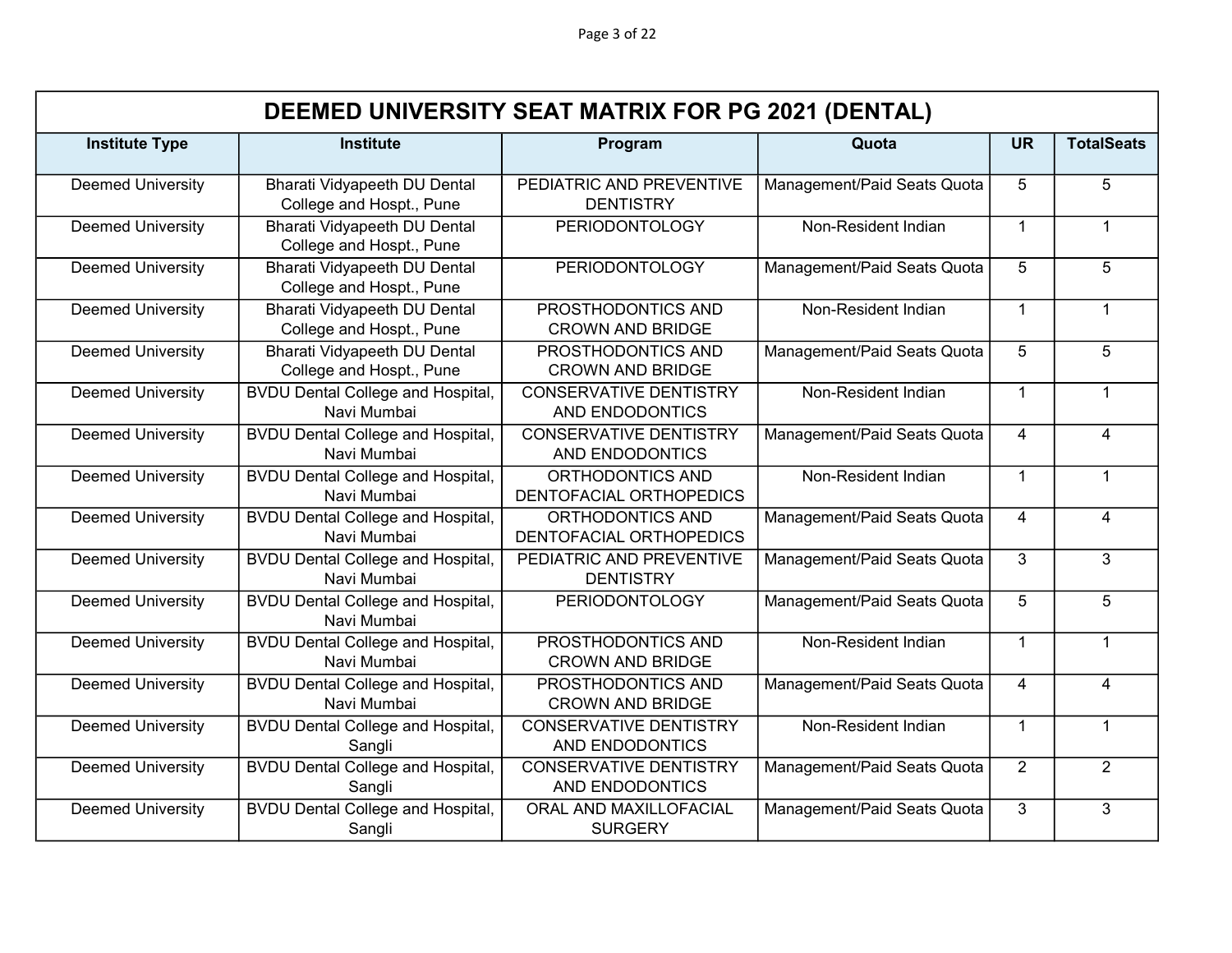Page 4 of 22

|                          | DEEMED UNIVERSITY SEAT MATRIX FOR PG 2021 (DENTAL)   |                                                         |                             |                |                   |  |  |
|--------------------------|------------------------------------------------------|---------------------------------------------------------|-----------------------------|----------------|-------------------|--|--|
| <b>Institute Type</b>    | <b>Institute</b>                                     | Program                                                 | Quota                       | <b>UR</b>      | <b>TotalSeats</b> |  |  |
| <b>Deemed University</b> | <b>BVDU Dental College and Hospital,</b><br>Sangli   | ORTHODONTICS AND<br>DENTOFACIAL ORTHOPEDICS             | Non-Resident Indian         | $\overline{1}$ | $\mathbf{1}$      |  |  |
| <b>Deemed University</b> | <b>BVDU Dental College and Hospital,</b><br>Sangli   | ORTHODONTICS AND<br>DENTOFACIAL ORTHOPEDICS             | Management/Paid Seats Quota | 2              | $\overline{2}$    |  |  |
| <b>Deemed University</b> | <b>BVDU Dental College and Hospital,</b><br>Sangli   | PEDIATRIC AND PREVENTIVE<br><b>DENTISTRY</b>            | Management/Paid Seats Quota | 3              | $\overline{3}$    |  |  |
| <b>Deemed University</b> | <b>BVDU Dental College and Hospital,</b><br>Sangli   | <b>PERIODONTOLOGY</b>                                   | Management/Paid Seats Quota | 3              | 3                 |  |  |
| <b>Deemed University</b> | <b>BVDU Dental College and Hospital,</b><br>Sangli   | PROSTHODONTICS AND<br><b>CROWN AND BRIDGE</b>           | Non-Resident Indian         | $\overline{1}$ | $\mathbf{1}$      |  |  |
| <b>Deemed University</b> | <b>BVDU Dental College and Hospital,</b><br>Sangli   | PROSTHODONTICS AND<br><b>CROWN AND BRIDGE</b>           | Management/Paid Seats Quota | 2              | $\overline{2}$    |  |  |
| <b>Deemed University</b> | Dr. DY Patil Dental College and<br>Hosp. Navi Mumbai | <b>CONSERVATIVE DENTISTRY</b><br><b>AND ENDODONTICS</b> | Non-Resident Indian         | $\overline{2}$ | $\overline{2}$    |  |  |
| <b>Deemed University</b> | Dr. DY Patil Dental College and<br>Hosp. Navi Mumbai | <b>CONSERVATIVE DENTISTRY</b><br>AND ENDODONTICS        | Management/Paid Seats Quota | 5              | 5                 |  |  |
| <b>Deemed University</b> | Dr. DY Patil Dental College and<br>Hosp. Navi Mumbai | ORAL AND MAXILLOFACIAL<br>PATHOLOGY AND ORAL            | Management/Paid Seats Quota | 6              | $6\phantom{1}$    |  |  |
| <b>Deemed University</b> | Dr. DY Patil Dental College and<br>Hosp. Navi Mumbai | ORAL AND MAXILLOFACIAL<br><b>SURGERY</b>                | Non-Resident Indian         | 2              | $\overline{2}$    |  |  |
| <b>Deemed University</b> | Dr. DY Patil Dental College and<br>Hosp. Navi Mumbai | ORAL AND MAXILLOFACIAL<br><b>SURGERY</b>                | Management/Paid Seats Quota | 4              | $\overline{4}$    |  |  |
| <b>Deemed University</b> | Dr. DY Patil Dental College and<br>Hosp. Navi Mumbai | <b>ORAL MEDICINE AND</b><br><b>RADIOLOGY</b>            | Management/Paid Seats Quota | 6              | 6                 |  |  |
| <b>Deemed University</b> | Dr. DY Patil Dental College and<br>Hosp. Navi Mumbai | ORTHODONTICS AND<br>DENTOFACIAL ORTHOPEDICS             | Non-Resident Indian         | 2              | $\overline{2}$    |  |  |
| <b>Deemed University</b> | Dr. DY Patil Dental College and<br>Hosp. Navi Mumbai | ORTHODONTICS AND<br>DENTOFACIAL ORTHOPEDICS             | Management/Paid Seats Quota | $\overline{4}$ | $\overline{4}$    |  |  |
| <b>Deemed University</b> | Dr. DY Patil Dental College and<br>Hosp. Navi Mumbai | PEDIATRIC AND PREVENTIVE<br><b>DENTISTRY</b>            | Management/Paid Seats Quota | 6              | $6\phantom{1}$    |  |  |
| <b>Deemed University</b> | Dr. DY Patil Dental College and<br>Hosp. Navi Mumbai | <b>PERIODONTOLOGY</b>                                   | Management/Paid Seats Quota | 8              | 8                 |  |  |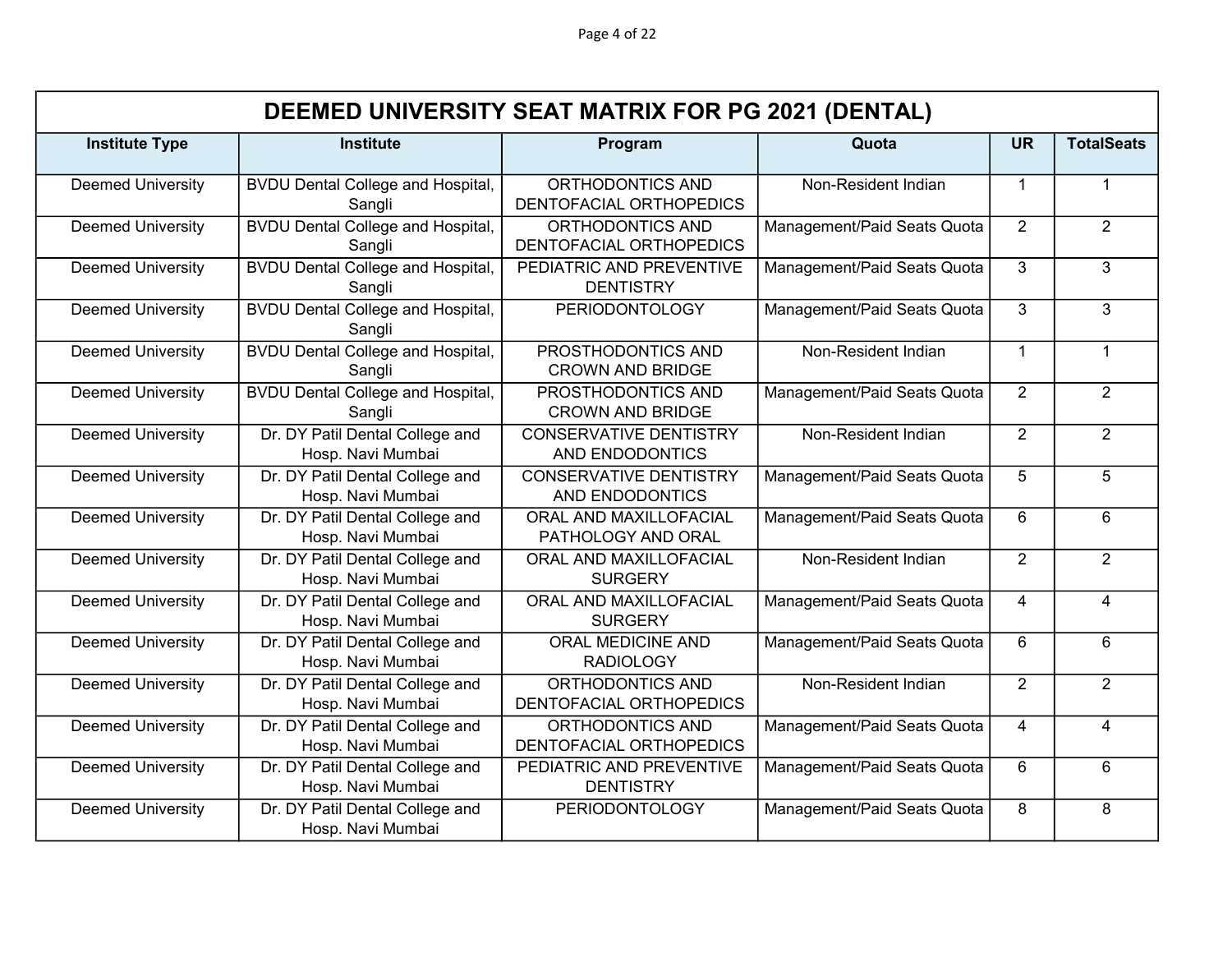|                          | DEEMED UNIVERSITY SEAT MATRIX FOR PG 2021 (DENTAL)   |                                                  |                             |                |                   |  |  |
|--------------------------|------------------------------------------------------|--------------------------------------------------|-----------------------------|----------------|-------------------|--|--|
| <b>Institute Type</b>    | <b>Institute</b>                                     | Program                                          | Quota                       | <b>UR</b>      | <b>TotalSeats</b> |  |  |
| <b>Deemed University</b> | Dr. DY Patil Dental College and<br>Hosp. Navi Mumbai | PROSTHODONTICS AND<br><b>CROWN AND BRIDGE</b>    | Non-Resident Indian         | 2              | $\overline{2}$    |  |  |
| <b>Deemed University</b> | Dr. DY Patil Dental College and<br>Hosp. Navi Mumbai | PROSTHODONTICS AND<br><b>CROWN AND BRIDGE</b>    | Management/Paid Seats Quota | 5              | 5                 |  |  |
| <b>Deemed University</b> | Dr. DY Patil Dental College and<br>Hosp. Pune        | <b>CONSERVATIVE DENTISTRY</b><br>AND ENDODONTICS | Non-Resident Indian         | $\mathbf{1}$   | $\mathbf{1}$      |  |  |
| <b>Deemed University</b> | Dr. DY Patil Dental College and<br>Hosp. Pune        | <b>CONSERVATIVE DENTISTRY</b><br>AND ENDODONTICS | Management/Paid Seats Quota | $\overline{7}$ | $\overline{7}$    |  |  |
| <b>Deemed University</b> | Dr. DY Patil Dental College and<br>Hosp. Pune        | ORAL AND MAXILLOFACIAL<br>PATHOLOGY AND ORAL     | Non-Resident Indian         | $\overline{1}$ | $\mathbf{1}$      |  |  |
| <b>Deemed University</b> | Dr. DY Patil Dental College and<br>Hosp. Pune        | ORAL AND MAXILLOFACIAL<br>PATHOLOGY AND ORAL     | Management/Paid Seats Quota | 3              | 3                 |  |  |
| <b>Deemed University</b> | Dr. DY Patil Dental College and<br>Hosp. Pune        | ORAL AND MAXILLOFACIAL<br><b>SURGERY</b>         | Non-Resident Indian         | $\mathbf{1}$   | $\mathbf{1}$      |  |  |
| <b>Deemed University</b> | Dr. DY Patil Dental College and<br>Hosp. Pune        | ORAL AND MAXILLOFACIAL<br><b>SURGERY</b>         | Management/Paid Seats Quota | $\overline{7}$ | $\overline{7}$    |  |  |
| <b>Deemed University</b> | Dr. DY Patil Dental College and<br>Hosp. Pune        | ORAL MEDICINE AND<br><b>RADIOLOGY</b>            | Non-Resident Indian         | $\overline{1}$ | $\mathbf{1}$      |  |  |
| <b>Deemed University</b> | Dr. DY Patil Dental College and<br>Hosp. Pune        | <b>ORAL MEDICINE AND</b><br><b>RADIOLOGY</b>     | Management/Paid Seats Quota | 3              | 3                 |  |  |
| <b>Deemed University</b> | Dr. DY Patil Dental College and<br>Hosp. Pune        | ORTHODONTICS AND<br>DENTOFACIAL ORTHOPEDICS      | Non-Resident Indian         | $\overline{1}$ | $\mathbf{1}$      |  |  |
| <b>Deemed University</b> | Dr. DY Patil Dental College and<br>Hosp. Pune        | ORTHODONTICS AND<br>DENTOFACIAL ORTHOPEDICS      | Management/Paid Seats Quota | 5              | 5                 |  |  |
| <b>Deemed University</b> | Dr. DY Patil Dental College and<br>Hosp. Pune        | PEDIATRIC AND PREVENTIVE<br><b>DENTISTRY</b>     | Non-Resident Indian         | $\mathbf{1}$   | $\mathbf{1}$      |  |  |
| <b>Deemed University</b> | Dr. DY Patil Dental College and<br>Hosp. Pune        | PEDIATRIC AND PREVENTIVE<br><b>DENTISTRY</b>     | Management/Paid Seats Quota | 5              | 5                 |  |  |
| <b>Deemed University</b> | Dr. DY Patil Dental College and<br>Hosp. Pune        | <b>PERIODONTOLOGY</b>                            | Non-Resident Indian         | $\mathbf{1}$   | $\mathbf{1}$      |  |  |
| <b>Deemed University</b> | Dr. DY Patil Dental College and<br>Hosp. Pune        | <b>PERIODONTOLOGY</b>                            | Management/Paid Seats Quota | $\overline{4}$ | $\overline{4}$    |  |  |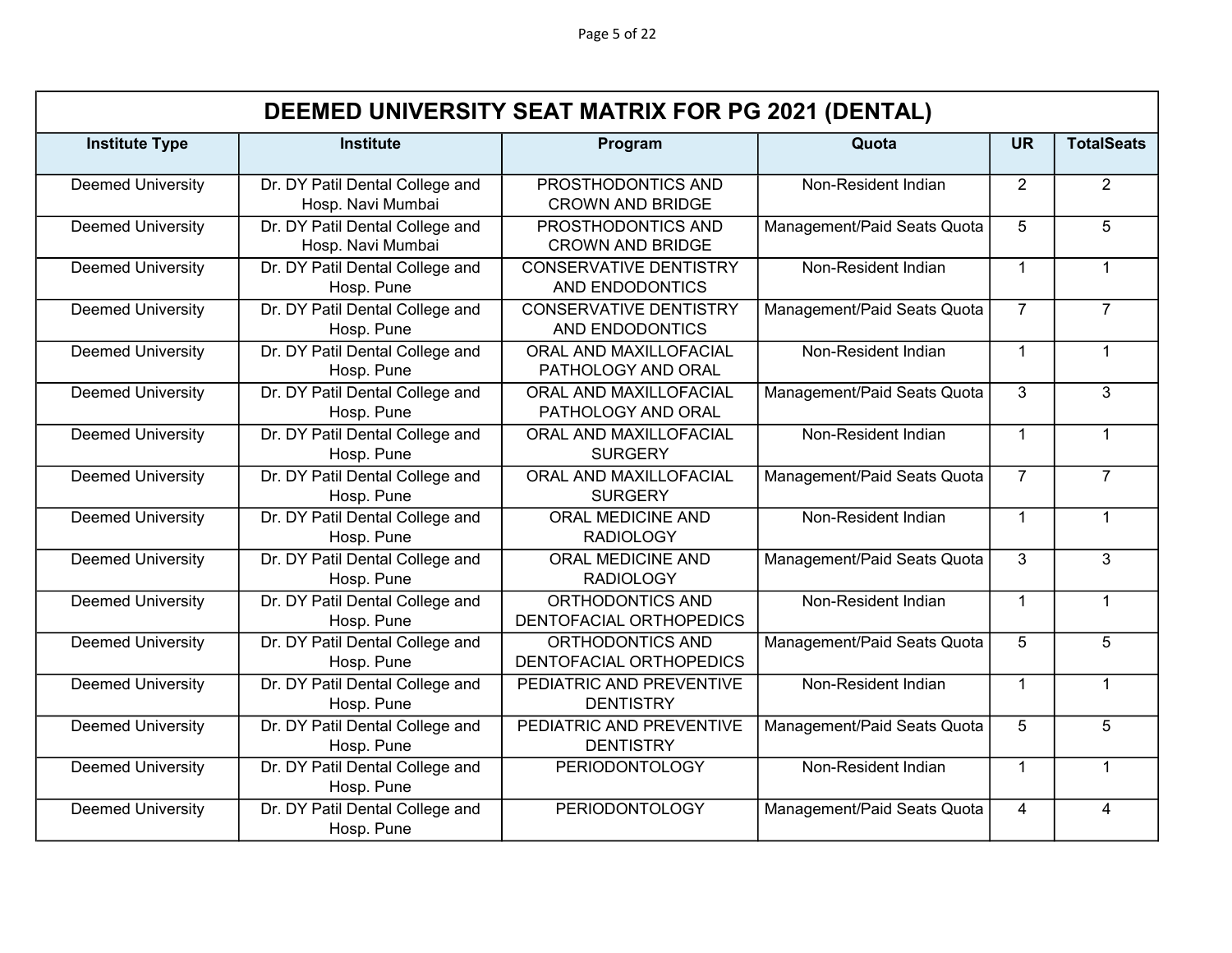Page 6 of 22

|                          | DEEMED UNIVERSITY SEAT MATRIX FOR PG 2021 (DENTAL)   |                                                         |                             |                |                   |  |  |  |
|--------------------------|------------------------------------------------------|---------------------------------------------------------|-----------------------------|----------------|-------------------|--|--|--|
| <b>Institute Type</b>    | <b>Institute</b>                                     | Program                                                 | Quota                       | <b>UR</b>      | <b>TotalSeats</b> |  |  |  |
| <b>Deemed University</b> | Dr. DY Patil Dental College and<br>Hosp. Pune        | PROSTHODONTICS AND<br><b>CROWN AND BRIDGE</b>           | Non-Resident Indian         | $\mathbf 1$    | 1                 |  |  |  |
| <b>Deemed University</b> | Dr. DY Patil Dental College and<br>Hosp. Pune        | PROSTHODONTICS AND<br><b>CROWN AND BRIDGE</b>           | Management/Paid Seats Quota | 5              | 5                 |  |  |  |
| <b>Deemed University</b> | Dr. DY Patil Dental College and<br>Hosp. Pune        | PUBLIC HEALTH DENTISTRY                                 | Management/Paid Seats Quota | 2              | $\overline{2}$    |  |  |  |
| <b>Deemed University</b> | Indira Gandhi Dental College and<br>SBV, Pondycherry | <b>CONSERVATIVE DENTISTRY</b><br>AND ENDODONTICS        | Management/Paid Seats Quota | 3              | $\overline{3}$    |  |  |  |
| <b>Deemed University</b> | Indira Gandhi Dental College and<br>SBV, Pondycherry | ORAL AND MAXILLOFACIAL<br>PATHOLOGY AND ORAL            | Management/Paid Seats Quota | $\mathcal{S}$  | 3                 |  |  |  |
| <b>Deemed University</b> | Indira Gandhi Dental College and<br>SBV, Pondycherry | ORAL AND MAXILLOFACIAL<br><b>SURGERY</b>                | Management/Paid Seats Quota | 3              | 3                 |  |  |  |
| <b>Deemed University</b> | Indira Gandhi Dental College and<br>SBV, Pondycherry | ORAL MEDICINE AND<br><b>RADIOLOGY</b>                   | Management/Paid Seats Quota | 3              | $\overline{3}$    |  |  |  |
| <b>Deemed University</b> | Indira Gandhi Dental College and<br>SBV, Pondycherry | ORTHODONTICS AND<br>DENTOFACIAL ORTHOPEDICS             | Management/Paid Seats Quota | 3              | 3                 |  |  |  |
| <b>Deemed University</b> | Indira Gandhi Dental College and<br>SBV, Pondycherry | PEDIATRIC AND PREVENTIVE<br><b>DENTISTRY</b>            | Management/Paid Seats Quota | 3              | 3                 |  |  |  |
| <b>Deemed University</b> | Indira Gandhi Dental College and<br>SBV, Pondycherry | <b>PERIODONTOLOGY</b>                                   | Management/Paid Seats Quota | 3              | 3                 |  |  |  |
| <b>Deemed University</b> | Indira Gandhi Dental College and<br>SBV, Pondycherry | PROSTHODONTICS AND<br><b>CROWN AND BRIDGE</b>           | Management/Paid Seats Quota | $\overline{3}$ | $\overline{3}$    |  |  |  |
| <b>Deemed University</b> | Indira Gandhi Dental College and<br>SBV, Pondycherry | PUBLIC HEALTH DENTISTRY                                 | Management/Paid Seats Quota | 3              | 3                 |  |  |  |
| <b>Deemed University</b> | Institute of Dental Sciences,<br><b>Bhubaneswar</b>  | <b>CONSERVATIVE DENTISTRY</b><br>AND ENDODONTICS        | Non-Resident Indian         | 2              | $\overline{2}$    |  |  |  |
| <b>Deemed University</b> | Institute of Dental Sciences,<br><b>Bhubaneswar</b>  | <b>CONSERVATIVE DENTISTRY</b><br><b>AND ENDODONTICS</b> | Management/Paid Seats Quota | $\overline{3}$ | $\overline{3}$    |  |  |  |
| <b>Deemed University</b> | Institute of Dental Sciences,<br><b>Bhubaneswar</b>  | ORAL AND MAXILLOFACIAL<br>PATHOLOGY AND ORAL            | Management/Paid Seats Quota | $\overline{2}$ | $\overline{2}$    |  |  |  |
| <b>Deemed University</b> | Institute of Dental Sciences,<br><b>Bhubaneswar</b>  | ORAL AND MAXILLOFACIAL<br><b>SURGERY</b>                | Non-Resident Indian         | 3              | 3                 |  |  |  |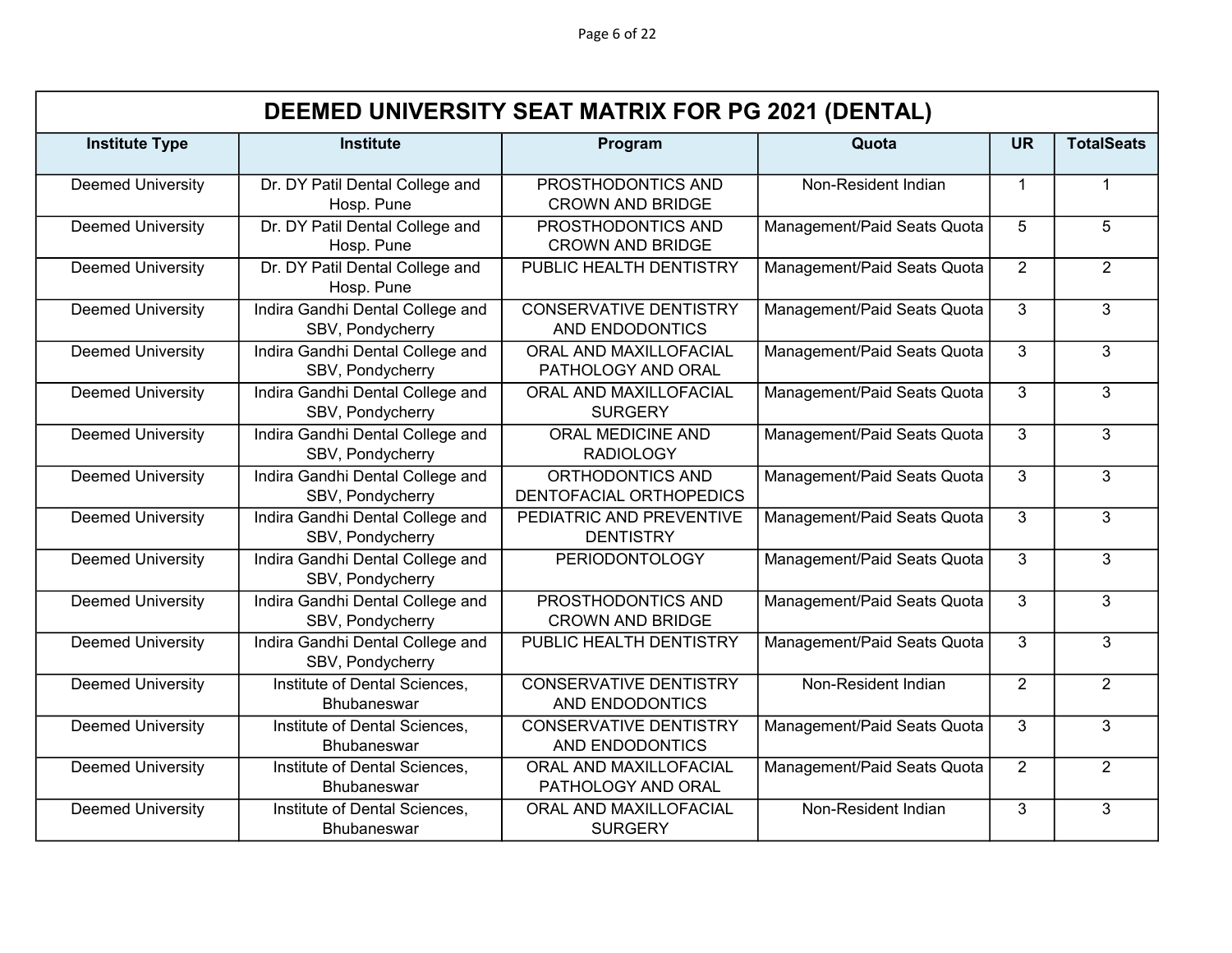Page 7 of 22

|                          |                                                     | DEEMED UNIVERSITY SEAT MATRIX FOR PG 2021 (DENTAL) |                             |                |                   |
|--------------------------|-----------------------------------------------------|----------------------------------------------------|-----------------------------|----------------|-------------------|
| <b>Institute Type</b>    | <b>Institute</b>                                    | Program                                            | Quota                       | <b>UR</b>      | <b>TotalSeats</b> |
| <b>Deemed University</b> | Institute of Dental Sciences,<br>Bhubaneswar        | ORAL AND MAXILLOFACIAL<br><b>SURGERY</b>           | Management/Paid Seats Quota | $\overline{2}$ | $\overline{2}$    |
| <b>Deemed University</b> | Institute of Dental Sciences,<br><b>Bhubaneswar</b> | <b>ORAL MEDICINE AND</b><br><b>RADIOLOGY</b>       | Management/Paid Seats Quota | $\overline{2}$ | $\overline{2}$    |
| <b>Deemed University</b> | Institute of Dental Sciences,<br><b>Bhubaneswar</b> | ORTHODONTICS AND<br>DENTOFACIAL ORTHOPEDICS        | Management/Paid Seats Quota | $\overline{5}$ | $\overline{5}$    |
| <b>Deemed University</b> | Institute of Dental Sciences,<br><b>Bhubaneswar</b> | PEDIATRIC AND PREVENTIVE<br><b>DENTISTRY</b>       | Management/Paid Seats Quota | 3              | 3                 |
| <b>Deemed University</b> | Institute of Dental Sciences,<br><b>Bhubaneswar</b> | <b>PERIODONTOLOGY</b>                              | Management/Paid Seats Quota | 3              | 3                 |
| <b>Deemed University</b> | Institute of Dental Sciences,<br><b>Bhubaneswar</b> | PROSTHODONTICS AND<br><b>CROWN AND BRIDGE</b>      | Management/Paid Seats Quota | 3              | 3                 |
| <b>Deemed University</b> | Institute of Dental Sciences,<br><b>Bhubaneswar</b> | PUBLIC HEALTH DENTISTRY                            | Management/Paid Seats Quota | $\overline{2}$ | $\overline{2}$    |
| <b>Deemed University</b> | JSS Dental College and Hospital,<br>Mysuru          | <b>CONSERVATIVE DENTISTRY</b><br>AND ENDODONTICS   | Non-Resident Indian         | $\overline{2}$ | $\overline{2}$    |
| <b>Deemed University</b> | JSS Dental College and Hospital,<br>Mysuru          | <b>CONSERVATIVE DENTISTRY</b><br>AND ENDODONTICS   | Management/Paid Seats Quota | 3              | 3                 |
| <b>Deemed University</b> | <b>JSS Dental College and Hospital,</b><br>Mysuru   | ORAL AND MAXILLOFACIAL<br>PATHOLOGY AND ORAL       | Management/Paid Seats Quota | $\mathbf{1}$   | $\mathbf{1}$      |
| <b>Deemed University</b> | <b>JSS Dental College and Hospital,</b><br>Mysuru   | ORAL AND MAXILLOFACIAL<br><b>SURGERY</b>           | Non-Resident Indian         | 2              | $\overline{2}$    |
| <b>Deemed University</b> | <b>JSS Dental College and Hospital,</b><br>Mysuru   | ORAL AND MAXILLOFACIAL<br><b>SURGERY</b>           | Management/Paid Seats Quota | $\overline{2}$ | $\overline{2}$    |
| <b>Deemed University</b> | JSS Dental College and Hospital,<br>Mysuru          | ORAL MEDICINE AND<br><b>RADIOLOGY</b>              | Management/Paid Seats Quota | 4              | $\overline{4}$    |
| <b>Deemed University</b> | <b>JSS Dental College and Hospital,</b><br>Mysuru   | ORTHODONTICS AND<br>DENTOFACIAL ORTHOPEDICS        | Non-Resident Indian         | $\mathbf 1$    | $\mathbf{1}$      |
| <b>Deemed University</b> | JSS Dental College and Hospital,<br>Mysuru          | ORTHODONTICS AND<br>DENTOFACIAL ORTHOPEDICS        | Management/Paid Seats Quota | 3              | 3                 |
| <b>Deemed University</b> | JSS Dental College and Hospital,<br>Mysuru          | PEDIATRIC AND PREVENTIVE<br><b>DENTISTRY</b>       | Management/Paid Seats Quota | 4              | $\overline{4}$    |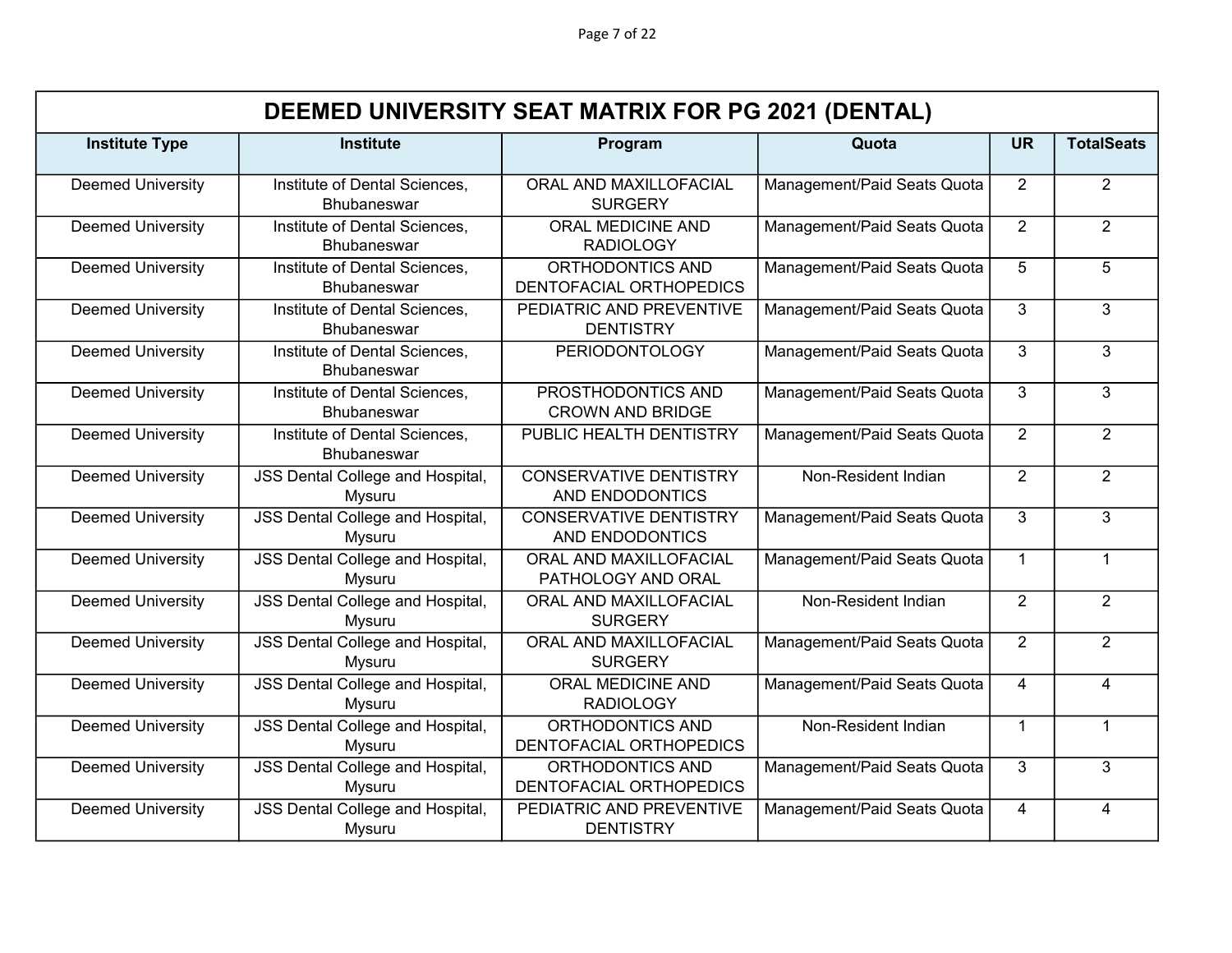Page 8 of 22

|                          | DEEMED UNIVERSITY SEAT MATRIX FOR PG 2021 (DENTAL)         |                                                  |                             |                |                   |  |  |
|--------------------------|------------------------------------------------------------|--------------------------------------------------|-----------------------------|----------------|-------------------|--|--|
| <b>Institute Type</b>    | <b>Institute</b>                                           | Program                                          | Quota                       | <b>UR</b>      | <b>TotalSeats</b> |  |  |
| <b>Deemed University</b> | JSS Dental College and Hospital,<br>Mysuru                 | <b>PERIODONTOLOGY</b>                            | Management/Paid Seats Quota | 3              | 3                 |  |  |
| <b>Deemed University</b> | <b>JSS Dental College and Hospital,</b><br>Mysuru          | PROSTHODONTICS AND<br><b>CROWN AND BRIDGE</b>    | Management/Paid Seats Quota | 5              | 5                 |  |  |
| <b>Deemed University</b> | <b>JSS Dental College and Hospital,</b><br>Mysuru          | PUBLIC HEALTH DENTISTRY                          | Management/Paid Seats Quota | $\overline{2}$ | $\overline{2}$    |  |  |
| <b>Deemed University</b> | K M Shah Dental College,<br>SumanDeep Vidyapeeth, Vadodara | <b>CONSERVATIVE DENTISTRY</b><br>AND ENDODONTICS | Jain Minority Quota         | 2              | $\overline{2}$    |  |  |
| <b>Deemed University</b> | K M Shah Dental College,<br>SumanDeep Vidyapeeth, Vadodara | <b>CONSERVATIVE DENTISTRY</b><br>AND ENDODONTICS | Management/Paid Seats Quota | 3              | 3                 |  |  |
| <b>Deemed University</b> | K M Shah Dental College,<br>SumanDeep Vidyapeeth, Vadodara | ORAL AND MAXILLOFACIAL<br>PATHOLOGY AND ORAL     | Jain Minority Quota         | 4              | $\overline{4}$    |  |  |
| <b>Deemed University</b> | K M Shah Dental College,<br>SumanDeep Vidyapeeth, Vadodara | ORAL AND MAXILLOFACIAL<br>PATHOLOGY AND ORAL     | Management/Paid Seats Quota | $\overline{2}$ | $\overline{2}$    |  |  |
| <b>Deemed University</b> | K M Shah Dental College,<br>SumanDeep Vidyapeeth, Vadodara | ORAL AND MAXILLOFACIAL<br><b>SURGERY</b>         | Jain Minority Quota         | $\overline{2}$ | $\overline{2}$    |  |  |
| <b>Deemed University</b> | K M Shah Dental College,<br>SumanDeep Vidyapeeth, Vadodara | ORAL AND MAXILLOFACIAL<br><b>SURGERY</b>         | Management/Paid Seats Quota | 3              | 3                 |  |  |
| <b>Deemed University</b> | K M Shah Dental College,<br>SumanDeep Vidyapeeth, Vadodara | <b>ORAL MEDICINE AND</b><br><b>RADIOLOGY</b>     | Jain Minority Quota         | $\overline{2}$ | $\overline{2}$    |  |  |
| <b>Deemed University</b> | K M Shah Dental College,<br>SumanDeep Vidyapeeth, Vadodara | <b>ORAL MEDICINE AND</b><br><b>RADIOLOGY</b>     | Management/Paid Seats Quota | $\mathbf{1}$   | $\mathbf{1}$      |  |  |
| <b>Deemed University</b> | K M Shah Dental College,<br>SumanDeep Vidyapeeth, Vadodara | ORTHODONTICS AND<br>DENTOFACIAL ORTHOPEDICS      | Jain Minority Quota         | $\mathbf{1}$   | 1                 |  |  |
| <b>Deemed University</b> | K M Shah Dental College,<br>SumanDeep Vidyapeeth, Vadodara | ORTHODONTICS AND<br>DENTOFACIAL ORTHOPEDICS      | Management/Paid Seats Quota | 3              | $\overline{3}$    |  |  |
| <b>Deemed University</b> | K M Shah Dental College,<br>SumanDeep Vidyapeeth, Vadodara | PEDIATRIC AND PREVENTIVE<br><b>DENTISTRY</b>     | Jain Minority Quota         | 2              | $\overline{2}$    |  |  |
| <b>Deemed University</b> | K M Shah Dental College,<br>SumanDeep Vidyapeeth, Vadodara | PEDIATRIC AND PREVENTIVE<br><b>DENTISTRY</b>     | Management/Paid Seats Quota | 4              | $\overline{4}$    |  |  |
| <b>Deemed University</b> | K M Shah Dental College,<br>SumanDeep Vidyapeeth, Vadodara | <b>PERIODONTOLOGY</b>                            | Jain Minority Quota         | 2              | $\overline{2}$    |  |  |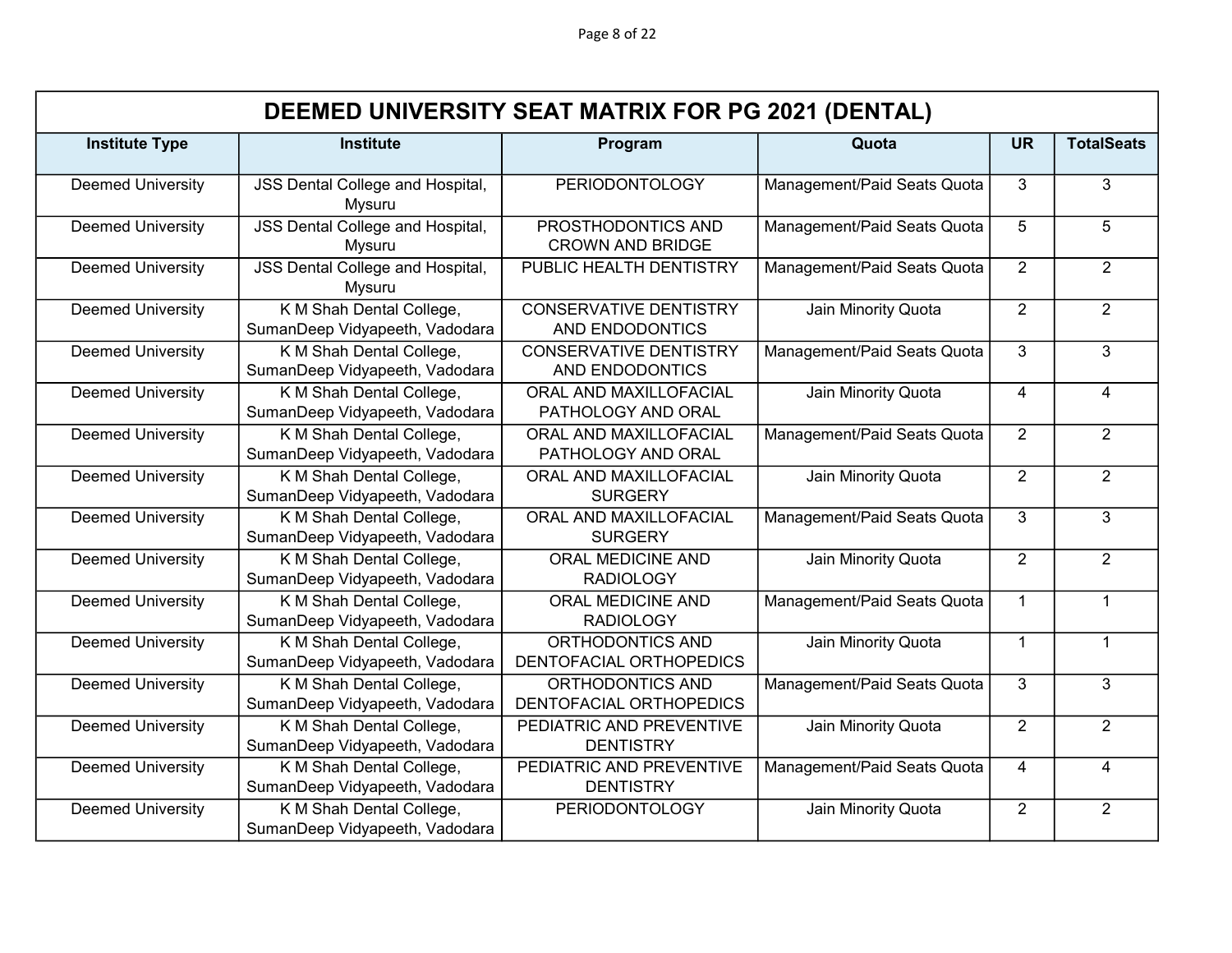|                          | DEEMED UNIVERSITY SEAT MATRIX FOR PG 2021 (DENTAL)          |                                                  |                             |                |                   |  |  |
|--------------------------|-------------------------------------------------------------|--------------------------------------------------|-----------------------------|----------------|-------------------|--|--|
| <b>Institute Type</b>    | <b>Institute</b>                                            | Program                                          | Quota                       | <b>UR</b>      | <b>TotalSeats</b> |  |  |
| <b>Deemed University</b> | K M Shah Dental College,<br>SumanDeep Vidyapeeth, Vadodara  | <b>PERIODONTOLOGY</b>                            | Management/Paid Seats Quota | $\overline{4}$ | $\overline{4}$    |  |  |
| <b>Deemed University</b> | K M Shah Dental College,<br>SumanDeep Vidyapeeth, Vadodara  | PROSTHODONTICS AND<br><b>CROWN AND BRIDGE</b>    | Jain Minority Quota         | 2              | $\overline{2}$    |  |  |
| <b>Deemed University</b> | K M Shah Dental College,<br>SumanDeep Vidyapeeth, Vadodara  | PROSTHODONTICS AND<br><b>CROWN AND BRIDGE</b>    | Management/Paid Seats Quota | 4              | 4                 |  |  |
| <b>Deemed University</b> | K M Shah Dental College,<br>SumanDeep Vidyapeeth, Vadodara  | PUBLIC HEALTH DENTISTRY                          | Jain Minority Quota         | 2              | $\overline{2}$    |  |  |
| <b>Deemed University</b> | K M Shah Dental College,<br>SumanDeep Vidyapeeth, Vadodara  | PUBLIC HEALTH DENTISTRY                          | Management/Paid Seats Quota | $\mathbf{1}$   | $\mathbf{1}$      |  |  |
| <b>Deemed University</b> | Kalinga Institute of Dental Sciences,<br>Bhubaneswar        | <b>CONSERVATIVE DENTISTRY</b><br>AND ENDODONTICS | Non-Resident Indian         | $\mathbf{1}$   | $\mathbf{1}$      |  |  |
| <b>Deemed University</b> | Kalinga Institute of Dental Sciences,<br><b>Bhubaneswar</b> | <b>CONSERVATIVE DENTISTRY</b><br>AND ENDODONTICS | Management/Paid Seats Quota | 2              | $\overline{2}$    |  |  |
| <b>Deemed University</b> | Kalinga Institute of Dental Sciences,<br>Bhubaneswar        | ORAL AND MAXILLOFACIAL<br>PATHOLOGY AND ORAL     | Management/Paid Seats Quota | $\overline{2}$ | $\overline{2}$    |  |  |
| <b>Deemed University</b> | Kalinga Institute of Dental Sciences,<br><b>Bhubaneswar</b> | ORAL AND MAXILLOFACIAL<br><b>SURGERY</b>         | Non-Resident Indian         | $\mathbf{1}$   | $\mathbf{1}$      |  |  |
| <b>Deemed University</b> | Kalinga Institute of Dental Sciences,<br><b>Bhubaneswar</b> | ORAL AND MAXILLOFACIAL<br><b>SURGERY</b>         | Management/Paid Seats Quota | $\mathbf{1}$   | $\mathbf{1}$      |  |  |
| <b>Deemed University</b> | Kalinga Institute of Dental Sciences,<br><b>Bhubaneswar</b> | <b>ORAL MEDICINE AND</b><br><b>RADIOLOGY</b>     | Management/Paid Seats Quota | $\overline{2}$ | $\overline{2}$    |  |  |
| <b>Deemed University</b> | Kalinga Institute of Dental Sciences,<br>Bhubaneswar        | ORTHODONTICS AND<br>DENTOFACIAL ORTHOPEDICS      | Non-Resident Indian         | $\mathbf{1}$   | $\mathbf{1}$      |  |  |
| <b>Deemed University</b> | Kalinga Institute of Dental Sciences,<br><b>Bhubaneswar</b> | ORTHODONTICS AND<br>DENTOFACIAL ORTHOPEDICS      | Management/Paid Seats Quota | $\overline{2}$ | $\overline{2}$    |  |  |
| <b>Deemed University</b> | Kalinga Institute of Dental Sciences,<br><b>Bhubaneswar</b> | PEDIATRIC AND PREVENTIVE<br><b>DENTISTRY</b>     | Management/Paid Seats Quota | $\overline{2}$ | $\overline{2}$    |  |  |
| <b>Deemed University</b> | Kalinga Institute of Dental Sciences,<br><b>Bhubaneswar</b> | <b>PERIODONTOLOGY</b>                            | Management/Paid Seats Quota | $\overline{2}$ | $\overline{2}$    |  |  |
| <b>Deemed University</b> | Kalinga Institute of Dental Sciences,<br><b>Bhubaneswar</b> | PROSTHODONTICS AND<br><b>CROWN AND BRIDGE</b>    | Management/Paid Seats Quota | 3              | 3                 |  |  |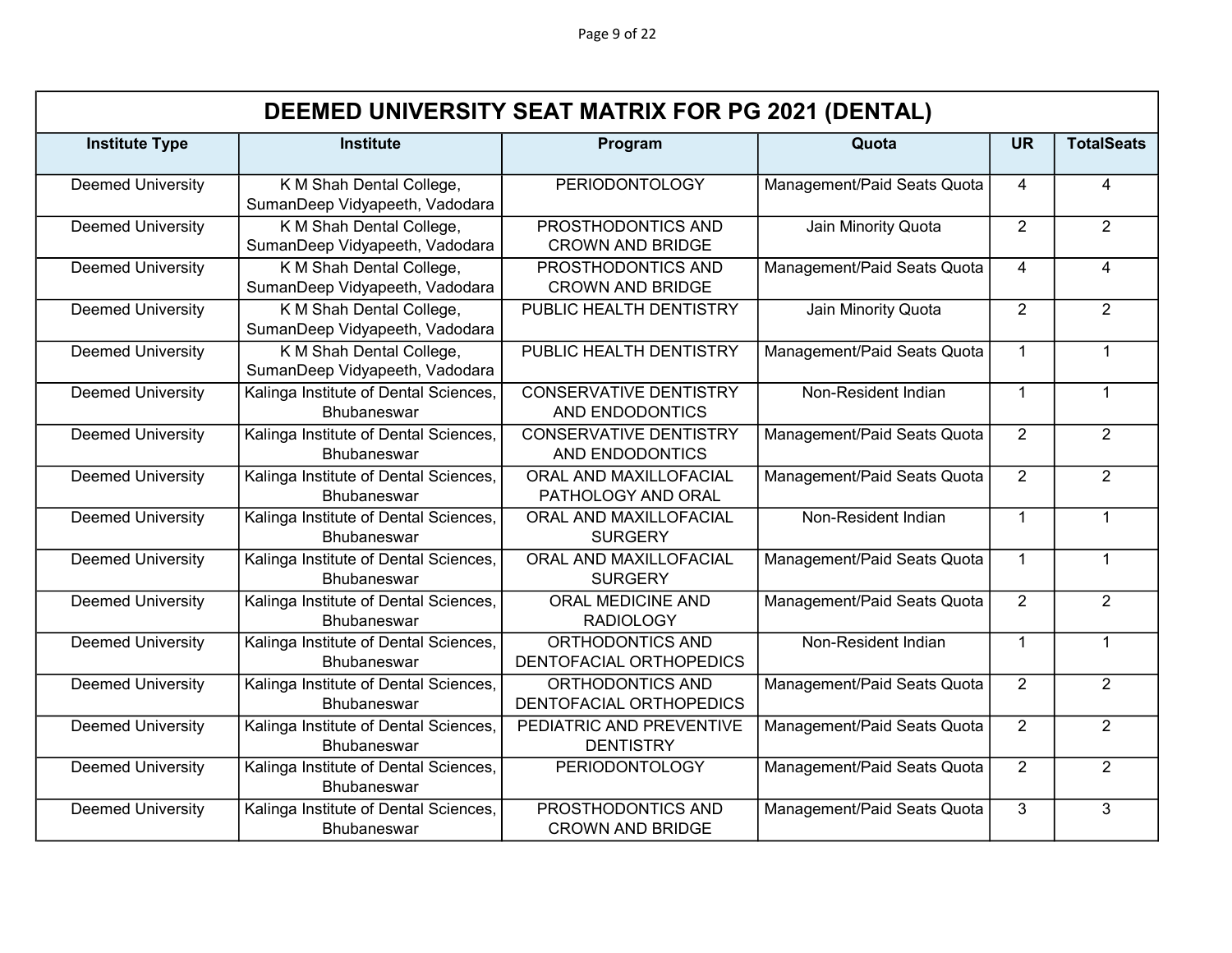Page 10 of 22

|                          | DEEMED UNIVERSITY SEAT MATRIX FOR PG 2021 (DENTAL)          |                                                  |                             |                |                   |  |  |
|--------------------------|-------------------------------------------------------------|--------------------------------------------------|-----------------------------|----------------|-------------------|--|--|
| <b>Institute Type</b>    | <b>Institute</b>                                            | Program                                          | Quota                       | <b>UR</b>      | <b>TotalSeats</b> |  |  |
| <b>Deemed University</b> | Kalinga Institute of Dental Sciences,<br><b>Bhubaneswar</b> | PUBLIC HEALTH DENTISTRY                          | Management/Paid Seats Quota | 2              | $\overline{2}$    |  |  |
| <b>Deemed University</b> | KLE VK Inst. of Dental Scie.<br>Belagavi                    | <b>CONSERVATIVE DENTISTRY</b><br>AND ENDODONTICS | Non-Resident Indian         | $\mathbf 1$    | $\mathbf 1$       |  |  |
| <b>Deemed University</b> | KLE VK Inst. of Dental Scie.<br>Belagavi                    | <b>CONSERVATIVE DENTISTRY</b><br>AND ENDODONTICS | Management/Paid Seats Quota | 4              | $\overline{4}$    |  |  |
| <b>Deemed University</b> | KLE VK Inst. of Dental Scie.<br>Belagavi                    | ORAL AND MAXILLOFACIAL<br>PATHOLOGY AND ORAL     | Management/Paid Seats Quota | $\overline{4}$ | $\overline{4}$    |  |  |
| <b>Deemed University</b> | KLE VK Inst. of Dental Scie.<br>Belagavi                    | ORAL AND MAXILLOFACIAL<br><b>SURGERY</b>         | Non-Resident Indian         | 2              | $\overline{2}$    |  |  |
| <b>Deemed University</b> | KLE VK Inst. of Dental Scie.<br>Belagavi                    | ORAL AND MAXILLOFACIAL<br><b>SURGERY</b>         | Management/Paid Seats Quota | $\overline{4}$ | $\overline{4}$    |  |  |
| <b>Deemed University</b> | KLE VK Inst. of Dental Scie.<br>Belagavi                    | ORAL MEDICINE AND<br><b>RADIOLOGY</b>            | Management/Paid Seats Quota | 3              | 3                 |  |  |
| <b>Deemed University</b> | KLE VK Inst. of Dental Scie.<br>Belagavi                    | ORTHODONTICS AND<br>DENTOFACIAL ORTHOPEDICS      | Non-Resident Indian         | $\overline{2}$ | $\overline{2}$    |  |  |
| <b>Deemed University</b> | KLE VK Inst. of Dental Scie.<br>Belagavi                    | ORTHODONTICS AND<br>DENTOFACIAL ORTHOPEDICS      | Management/Paid Seats Quota | $\overline{4}$ | $\overline{4}$    |  |  |
| <b>Deemed University</b> | KLE VK Inst. of Dental Scie.<br>Belagavi                    | PEDIATRIC AND PREVENTIVE<br><b>DENTISTRY</b>     | Management/Paid Seats Quota | 2              | $\overline{2}$    |  |  |
| <b>Deemed University</b> | KLE VK Inst. of Dental Scie.<br>Belagavi                    | <b>PERIODONTOLOGY</b>                            | Management/Paid Seats Quota | 5              | 5                 |  |  |
| <b>Deemed University</b> | KLE VK Inst. of Dental Scie.<br>Belagavi                    | PROSTHODONTICS AND<br><b>CROWN AND BRIDGE</b>    | Non-Resident Indian         | $\mathbf{1}$   | $\mathbf{1}$      |  |  |
| <b>Deemed University</b> | KLE VK Inst. of Dental Scie.<br>Belagavi                    | PROSTHODONTICS AND<br><b>CROWN AND BRIDGE</b>    | Management/Paid Seats Quota | 5              | $\overline{5}$    |  |  |
| <b>Deemed University</b> | KLE VK Inst. of Dental Scie.<br>Belagavi                    | PUBLIC HEALTH DENTISTRY                          | Management/Paid Seats Quota | 3              | $\overline{3}$    |  |  |
| <b>Deemed University</b> | <b>MANAV RACHNA DENTAL</b><br><b>COLLEGE FARIDABAD</b>      | <b>CONSERVATIVE DENTISTRY</b><br>AND ENDODONTICS | Management/Paid Seats Quota | 3              | $\overline{3}$    |  |  |
| <b>Deemed University</b> | MANAV RACHNA DENTAL<br><b>COLLEGE FARIDABAD</b>             | ORTHODONTICS AND<br>DENTOFACIAL ORTHOPEDICS      | Management/Paid Seats Quota | 3              | $\overline{3}$    |  |  |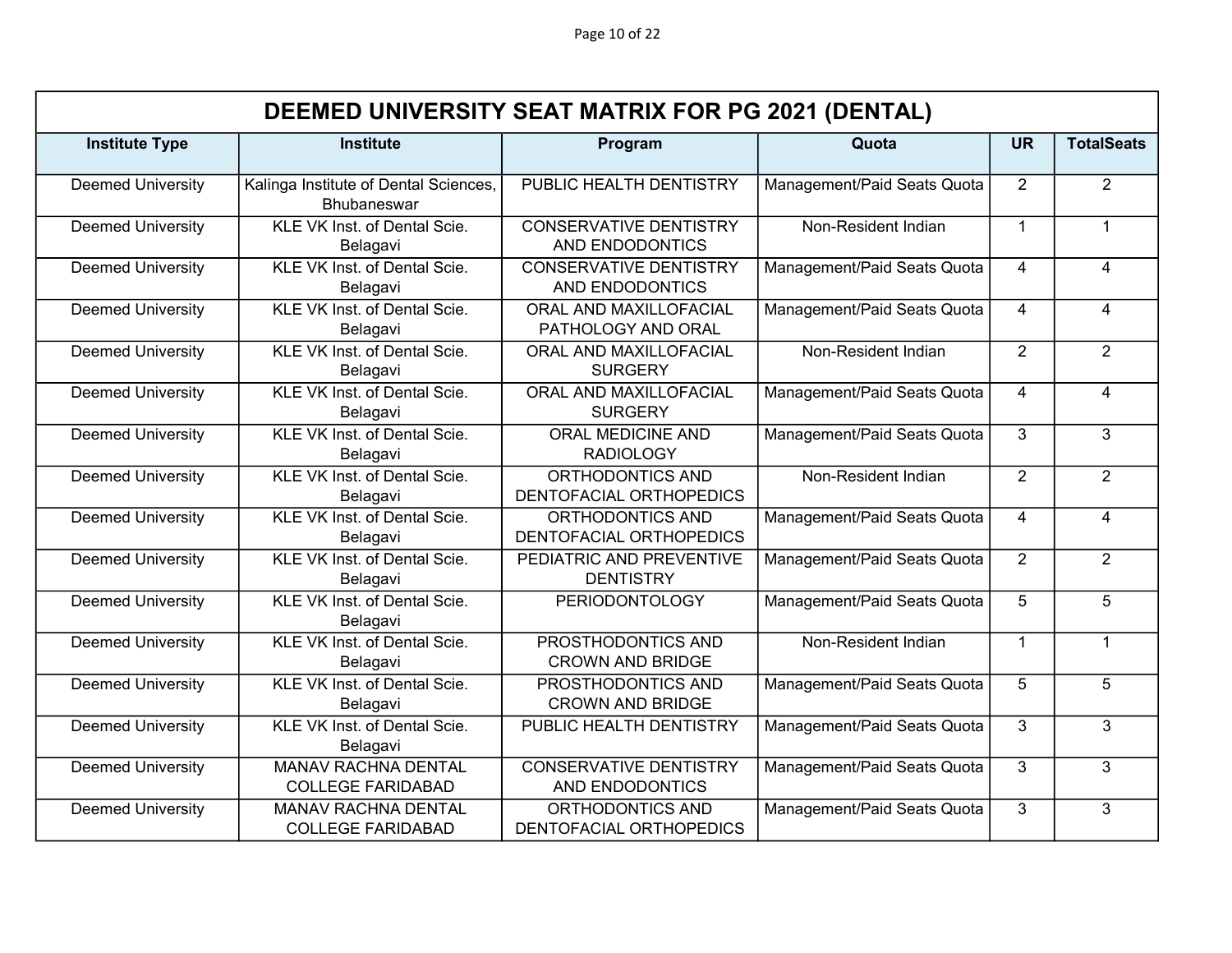|                          | DEEMED UNIVERSITY SEAT MATRIX FOR PG 2021 (DENTAL) |                                                  |                             |                 |                   |  |  |
|--------------------------|----------------------------------------------------|--------------------------------------------------|-----------------------------|-----------------|-------------------|--|--|
| <b>Institute Type</b>    | <b>Institute</b>                                   | Program                                          | Quota                       | <b>UR</b>       | <b>TotalSeats</b> |  |  |
| <b>Deemed University</b> | MANAV RACHNA DENTAL<br><b>COLLEGE FARIDABAD</b>    | PEDIATRIC AND PREVENTIVE<br><b>DENTISTRY</b>     | Management/Paid Seats Quota | 3               | 3                 |  |  |
| <b>Deemed University</b> | MANAV RACHNA DENTAL<br><b>COLLEGE FARIDABAD</b>    | <b>PERIODONTOLOGY</b>                            | Management/Paid Seats Quota | 3               | 3                 |  |  |
| <b>Deemed University</b> | MANAV RACHNA DENTAL<br><b>COLLEGE FARIDABAD</b>    | PROSTHODONTICS AND<br><b>CROWN AND BRIDGE</b>    | Management/Paid Seats Quota | 3               | $\overline{3}$    |  |  |
| <b>Deemed University</b> | Manipal College of Dental Sce.,<br>Manipal         | <b>CONSERVATIVE DENTISTRY</b><br>AND ENDODONTICS | Management/Paid Seats Quota | 6               | 6                 |  |  |
| <b>Deemed University</b> | Manipal College of Dental Sce.,<br>Manipal         | ORAL AND MAXILLOFACIAL<br>PATHOLOGY AND ORAL     | Management/Paid Seats Quota | 3               | 3                 |  |  |
| <b>Deemed University</b> | Manipal College of Dental Sce.,<br>Manipal         | ORAL AND MAXILLOFACIAL<br><b>SURGERY</b>         | Management/Paid Seats Quota | 2               | $\overline{2}$    |  |  |
| <b>Deemed University</b> | Manipal College of Dental Sce.,<br>Manipal         | ORAL MEDICINE AND<br><b>RADIOLOGY</b>            | Management/Paid Seats Quota | $\overline{2}$  | $\overline{2}$    |  |  |
| <b>Deemed University</b> | Manipal College of Dental Sce.,<br>Manipal         | ORTHODONTICS AND<br>DENTOFACIAL ORTHOPEDICS      | Management/Paid Seats Quota | 3               | 3                 |  |  |
| <b>Deemed University</b> | Manipal College of Dental Sce.,<br>Manipal         | PEDIATRIC AND PREVENTIVE<br><b>DENTISTRY</b>     | Management/Paid Seats Quota | 3               | 3                 |  |  |
| <b>Deemed University</b> | Manipal College of Dental Sce.,<br>Manipal         | <b>PERIODONTOLOGY</b>                            | Management/Paid Seats Quota | 5               | 5                 |  |  |
| <b>Deemed University</b> | Manipal College of Dental Sce.,<br>Manipal         | PG Diploma (Dental Material)                     | Management/Paid Seats Quota | 3               | $\overline{3}$    |  |  |
| <b>Deemed University</b> | Manipal College of Dental Sce.,<br>Manipal         | PROSTHODONTICS AND<br><b>CROWN AND BRIDGE</b>    | Management/Paid Seats Quota | 6               | 6                 |  |  |
| <b>Deemed University</b> | Manipal College of Dental Sce.,<br>Manipal         | PUBLIC HEALTH DENTISTRY                          | Management/Paid Seats Quota | $\overline{2}$  | $\overline{2}$    |  |  |
| <b>Deemed University</b> | Manipal College of Dental Science,<br>Mangalore    | <b>CONSERVATIVE DENTISTRY</b><br>AND ENDODONTICS | Management/Paid Seats Quota | $5\overline{)}$ | $\overline{5}$    |  |  |
| <b>Deemed University</b> | Manipal College of Dental Science,<br>Mangalore    | ORAL AND MAXILLOFACIAL<br>PATHOLOGY AND ORAL     | Management/Paid Seats Quota | 3               | 3                 |  |  |
| <b>Deemed University</b> | Manipal College of Dental Science,<br>Mangalore    | ORAL AND MAXILLOFACIAL<br><b>SURGERY</b>         | Management/Paid Seats Quota | 3               | 3                 |  |  |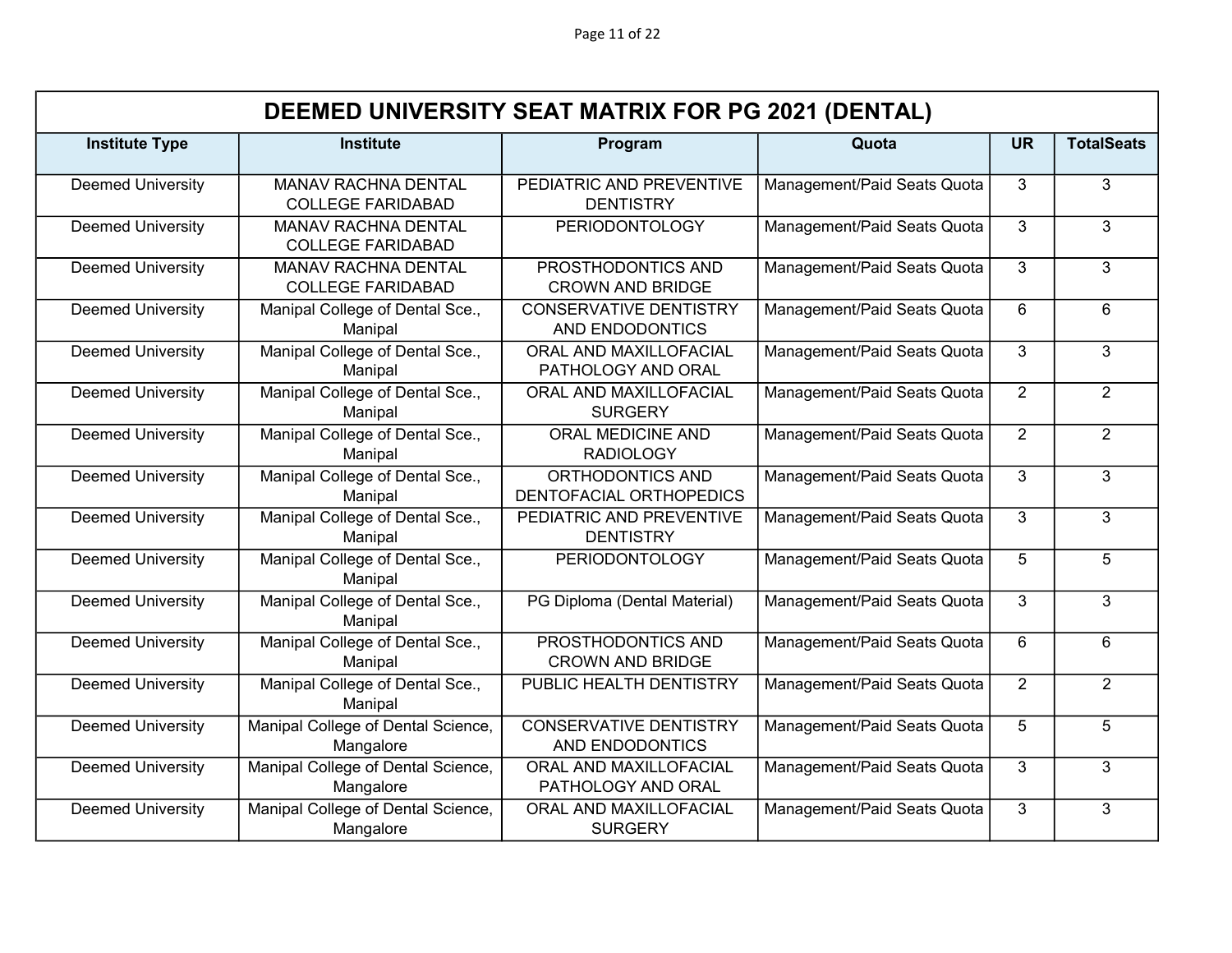Page 12 of 22

|                          | DEEMED UNIVERSITY SEAT MATRIX FOR PG 2021 (DENTAL)   |                                                  |                             |                |                   |  |  |  |
|--------------------------|------------------------------------------------------|--------------------------------------------------|-----------------------------|----------------|-------------------|--|--|--|
| <b>Institute Type</b>    | <b>Institute</b>                                     | Program                                          | Quota                       | <b>UR</b>      | <b>TotalSeats</b> |  |  |  |
| <b>Deemed University</b> | Manipal College of Dental Science,<br>Mangalore      | ORAL MEDICINE AND<br><b>RADIOLOGY</b>            | Management/Paid Seats Quota | 2              | 2                 |  |  |  |
| <b>Deemed University</b> | Manipal College of Dental Science,<br>Mangalore      | ORTHODONTICS AND<br>DENTOFACIAL ORTHOPEDICS      | Management/Paid Seats Quota | 5              | $\overline{5}$    |  |  |  |
| <b>Deemed University</b> | Manipal College of Dental Science,<br>Mangalore      | PEDIATRIC AND PREVENTIVE<br><b>DENTISTRY</b>     | Management/Paid Seats Quota | 3              | $\overline{3}$    |  |  |  |
| <b>Deemed University</b> | Manipal College of Dental Science,<br>Mangalore      | <b>PERIODONTOLOGY</b>                            | Management/Paid Seats Quota | 2              | $\overline{2}$    |  |  |  |
| <b>Deemed University</b> | Manipal College of Dental Science,<br>Mangalore      | PG Diploma (Dental Material)                     | Management/Paid Seats Quota | 3              | 3                 |  |  |  |
| <b>Deemed University</b> | Manipal College of Dental Science,<br>Mangalore      | PROSTHODONTICS AND<br><b>CROWN AND BRIDGE</b>    | Management/Paid Seats Quota | 2              | $\overline{2}$    |  |  |  |
| <b>Deemed University</b> | Manipal College of Dental Science,<br>Mangalore      | PUBLIC HEALTH DENTISTRY                          | Management/Paid Seats Quota | $\overline{2}$ | $\overline{2}$    |  |  |  |
| <b>Deemed University</b> | Meenakshi Ammal Dental College<br>and Host., Chennai | <b>CONSERVATIVE DENTISTRY</b><br>AND ENDODONTICS | Non-Resident Indian         | $\overline{2}$ | $\overline{2}$    |  |  |  |
| <b>Deemed University</b> | Meenakshi Ammal Dental College<br>and Host., Chennai | <b>CONSERVATIVE DENTISTRY</b><br>AND ENDODONTICS | Management/Paid Seats Quota | 4              | $\overline{4}$    |  |  |  |
| <b>Deemed University</b> | Meenakshi Ammal Dental College<br>and Host., Chennai | ORAL AND MAXILLOFACIAL<br>PATHOLOGY AND ORAL     | Management/Paid Seats Quota | 6              | 6                 |  |  |  |
| <b>Deemed University</b> | Meenakshi Ammal Dental College<br>and Host., Chennai | ORAL AND MAXILLOFACIAL<br><b>SURGERY</b>         | Non-Resident Indian         | $\overline{2}$ | $\overline{2}$    |  |  |  |
| <b>Deemed University</b> | Meenakshi Ammal Dental College<br>and Host., Chennai | ORAL AND MAXILLOFACIAL<br><b>SURGERY</b>         | Management/Paid Seats Quota | 5              | 5                 |  |  |  |
| <b>Deemed University</b> | Meenakshi Ammal Dental College<br>and Host., Chennai | ORAL MEDICINE AND<br><b>RADIOLOGY</b>            | Management/Paid Seats Quota | 4              | $\overline{4}$    |  |  |  |
| <b>Deemed University</b> | Meenakshi Ammal Dental College<br>and Host., Chennai | ORTHODONTICS AND<br>DENTOFACIAL ORTHOPEDICS      | Non-Resident Indian         | $\overline{2}$ | $\overline{2}$    |  |  |  |
| <b>Deemed University</b> | Meenakshi Ammal Dental College<br>and Host., Chennai | ORTHODONTICS AND<br>DENTOFACIAL ORTHOPEDICS      | Management/Paid Seats Quota | 5              | 5                 |  |  |  |
| <b>Deemed University</b> | Meenakshi Ammal Dental College<br>and Host., Chennai | PEDIATRIC AND PREVENTIVE<br><b>DENTISTRY</b>     | Management/Paid Seats Quota | 3              | 3                 |  |  |  |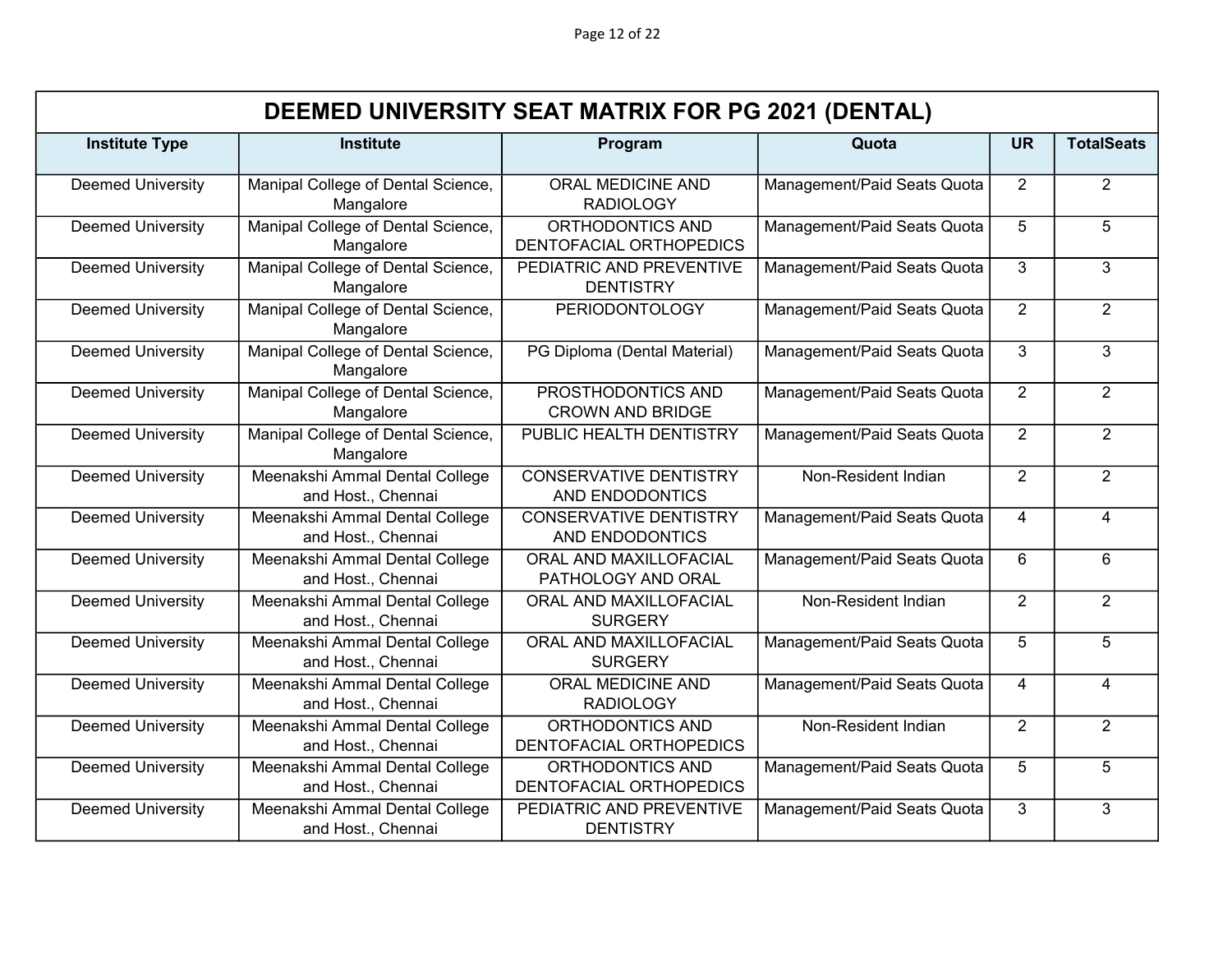| DEEMED UNIVERSITY SEAT MATRIX FOR PG 2021 (DENTAL) |                                                      |                                                  |                             |                |                   |  |
|----------------------------------------------------|------------------------------------------------------|--------------------------------------------------|-----------------------------|----------------|-------------------|--|
| <b>Institute Type</b>                              | <b>Institute</b>                                     | Program                                          | Quota                       | <b>UR</b>      | <b>TotalSeats</b> |  |
| <b>Deemed University</b>                           | Meenakshi Ammal Dental College<br>and Host., Chennai | <b>PERIODONTOLOGY</b>                            | Management/Paid Seats Quota | 6              | 6                 |  |
| <b>Deemed University</b>                           | Meenakshi Ammal Dental College<br>and Host., Chennai | PROSTHODONTICS AND<br><b>CROWN AND BRIDGE</b>    | Non-Resident Indian         | $\overline{1}$ | $\mathbf{1}$      |  |
| <b>Deemed University</b>                           | Meenakshi Ammal Dental College<br>and Host., Chennai | PROSTHODONTICS AND<br><b>CROWN AND BRIDGE</b>    | Management/Paid Seats Quota | 4              | 4                 |  |
| <b>Deemed University</b>                           | Meenakshi Ammal Dental College<br>and Host., Chennai | PUBLIC HEALTH DENTISTRY                          | Management/Paid Seats Quota | 3              | 3                 |  |
| <b>Deemed University</b>                           | MM College of Dental Scie. and<br>Res., Mullana      | <b>CONSERVATIVE DENTISTRY</b><br>AND ENDODONTICS | Non-Resident Indian         | 2              | $\overline{2}$    |  |
| <b>Deemed University</b>                           | MM College of Dental Scie. and<br>Res., Mullana      | <b>CONSERVATIVE DENTISTRY</b><br>AND ENDODONTICS | Management/Paid Seats Quota | 4              | $\overline{4}$    |  |
| <b>Deemed University</b>                           | MM College of Dental Scie. and<br>Res., Mullana      | ORAL AND MAXILLOFACIAL<br>PATHOLOGY AND ORAL     | Management/Paid Seats Quota | 3              | 3                 |  |
| <b>Deemed University</b>                           | MM College of Dental Scie. and<br>Res., Mullana      | ORAL AND MAXILLOFACIAL<br><b>SURGERY</b>         | Non-Resident Indian         | $\overline{2}$ | $\overline{2}$    |  |
| <b>Deemed University</b>                           | MM College of Dental Scie. and<br>Res., Mullana      | ORAL AND MAXILLOFACIAL<br><b>SURGERY</b>         | Management/Paid Seats Quota | $\overline{4}$ | 4                 |  |
| <b>Deemed University</b>                           | MM College of Dental Scie. and<br>Res., Mullana      | <b>ORAL MEDICINE AND</b><br><b>RADIOLOGY</b>     | Management/Paid Seats Quota | 3              | 3                 |  |
| <b>Deemed University</b>                           | MM College of Dental Scie. and<br>Res., Mullana      | ORTHODONTICS AND<br>DENTOFACIAL ORTHOPEDICS      | Non-Resident Indian         | $\mathbf{1}$   | $\mathbf{1}$      |  |
| <b>Deemed University</b>                           | MM College of Dental Scie. and<br>Res., Mullana      | ORTHODONTICS AND<br>DENTOFACIAL ORTHOPEDICS      | Management/Paid Seats Quota | 5              | $\overline{5}$    |  |
| <b>Deemed University</b>                           | MM College of Dental Scie. and<br>Res., Mullana      | PEDIATRIC AND PREVENTIVE<br><b>DENTISTRY</b>     | Management/Paid Seats Quota | 6              | 6                 |  |
| <b>Deemed University</b>                           | MM College of Dental Scie. and<br>Res., Mullana      | <b>PERIODONTOLOGY</b>                            | Management/Paid Seats Quota | 5              | 5                 |  |
| <b>Deemed University</b>                           | MM College of Dental Scie. and<br>Res., Mullana      | PROSTHODONTICS AND<br><b>CROWN AND BRIDGE</b>    | Non-Resident Indian         | $\mathbf{1}$   | $\mathbf{1}$      |  |
| <b>Deemed University</b>                           | MM College of Dental Scie. and<br>Res., Mullana      | PROSTHODONTICS AND<br><b>CROWN AND BRIDGE</b>    | Management/Paid Seats Quota | 5              | 5                 |  |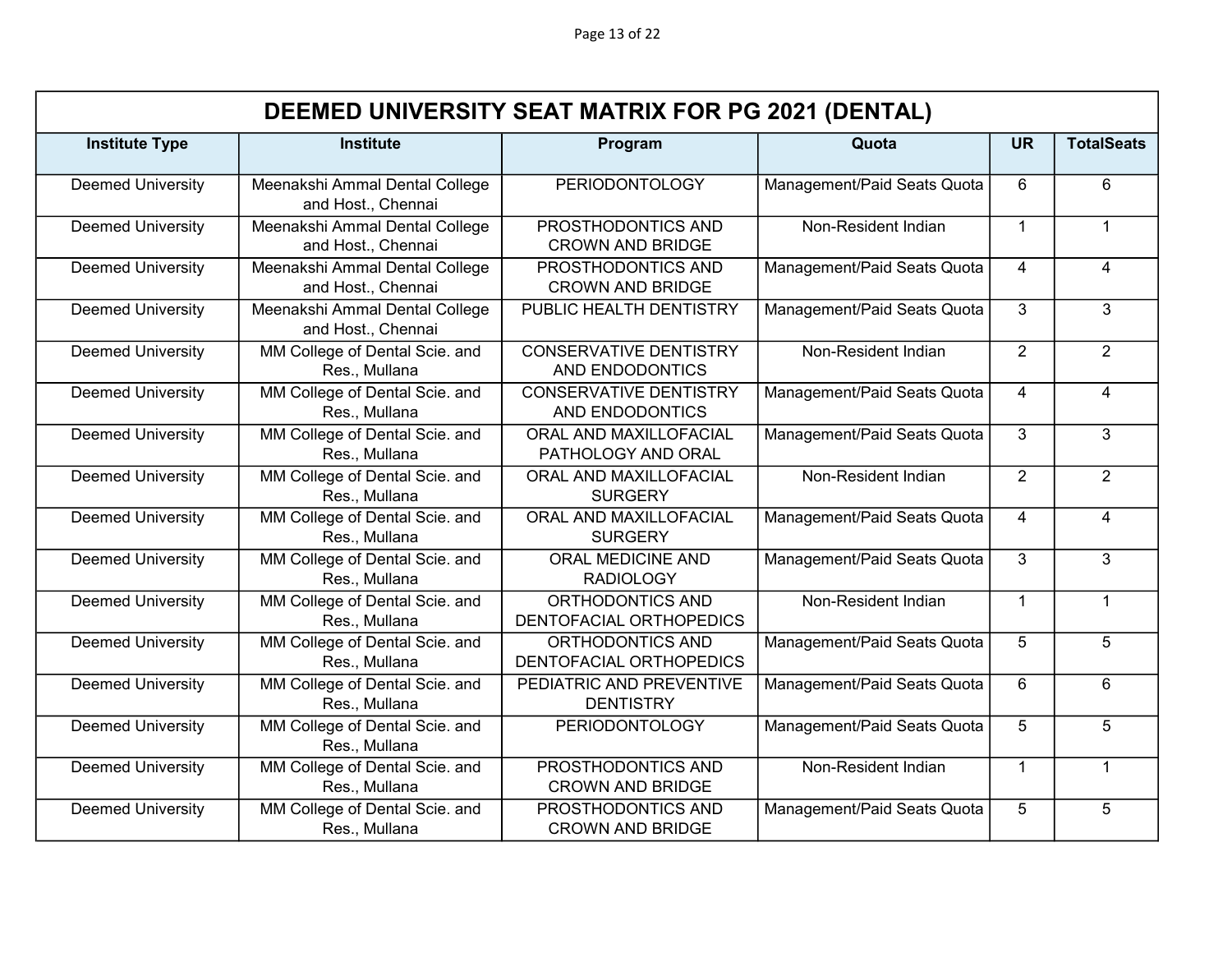|                          | DEEMED UNIVERSITY SEAT MATRIX FOR PG 2021 (DENTAL) |                                                  |                             |                |                   |  |  |
|--------------------------|----------------------------------------------------|--------------------------------------------------|-----------------------------|----------------|-------------------|--|--|
| <b>Institute Type</b>    | <b>Institute</b>                                   | Program                                          | Quota                       | <b>UR</b>      | <b>TotalSeats</b> |  |  |
| <b>Deemed University</b> | MM College of Dental Scie. and<br>Res., Mullana    | PUBLIC HEALTH DENTISTRY                          | Management/Paid Seats Quota | 3              | 3                 |  |  |
| <b>Deemed University</b> | Rural Dental College, Loni                         | <b>CONSERVATIVE DENTISTRY</b><br>AND ENDODONTICS | Non-Resident Indian         | $\mathbf{1}$   | $\mathbf{1}$      |  |  |
| <b>Deemed University</b> | Rural Dental College, Loni                         | <b>CONSERVATIVE DENTISTRY</b><br>AND ENDODONTICS | Management/Paid Seats Quota | $\overline{2}$ | $\overline{2}$    |  |  |
| <b>Deemed University</b> | Rural Dental College, Loni                         | ORAL AND MAXILLOFACIAL<br>PATHOLOGY AND ORAL     | Management/Paid Seats Quota | 2              | $\overline{2}$    |  |  |
| <b>Deemed University</b> | Rural Dental College, Loni                         | ORAL AND MAXILLOFACIAL<br><b>SURGERY</b>         | Non-Resident Indian         | $\mathbf{1}$   | $\mathbf{1}$      |  |  |
| <b>Deemed University</b> | Rural Dental College, Loni                         | ORAL AND MAXILLOFACIAL<br><b>SURGERY</b>         | Management/Paid Seats Quota | 2              | $\overline{2}$    |  |  |
| <b>Deemed University</b> | Rural Dental College, Loni                         | ORAL MEDICINE AND<br><b>RADIOLOGY</b>            | Management/Paid Seats Quota | $\overline{2}$ | $\overline{2}$    |  |  |
| <b>Deemed University</b> | Rural Dental College, Loni                         | ORTHODONTICS AND<br>DENTOFACIAL ORTHOPEDICS      | Management/Paid Seats Quota | $\overline{4}$ | 4                 |  |  |
| <b>Deemed University</b> | Rural Dental College, Loni                         | PEDIATRIC AND PREVENTIVE<br><b>DENTISTRY</b>     | Management/Paid Seats Quota | $\overline{2}$ | $\overline{2}$    |  |  |
| <b>Deemed University</b> | Rural Dental College, Loni                         | <b>PERIODONTOLOGY</b>                            | Management/Paid Seats Quota | 3              | 3                 |  |  |
| <b>Deemed University</b> | Rural Dental College, Loni                         | PROSTHODONTICS AND<br><b>CROWN AND BRIDGE</b>    | Non-Resident Indian         | $\overline{1}$ | $\mathbf 1$       |  |  |
| <b>Deemed University</b> | Rural Dental College, Loni                         | PROSTHODONTICS AND<br><b>CROWN AND BRIDGE</b>    | Management/Paid Seats Quota | 2              | $\overline{2}$    |  |  |
| <b>Deemed University</b> | Santosh Dentall College and<br>Hsopital, Ghaziabad | <b>CONSERVATIVE DENTISTRY</b><br>AND ENDODONTICS | Management/Paid Seats Quota | 5              | 5                 |  |  |
| <b>Deemed University</b> | Santosh Dentall College and<br>Hsopital, Ghaziabad | ORAL AND MAXILLOFACIAL<br>PATHOLOGY AND ORAL     | Management/Paid Seats Quota | $\overline{3}$ | $\overline{3}$    |  |  |
| <b>Deemed University</b> | Santosh Dentall College and<br>Hsopital, Ghaziabad | ORAL AND MAXILLOFACIAL<br><b>SURGERY</b>         | Management/Paid Seats Quota | 2              | $\overline{2}$    |  |  |
| <b>Deemed University</b> | Santosh Dentall College and<br>Hsopital, Ghaziabad | ORTHODONTICS AND<br>DENTOFACIAL ORTHOPEDICS      | Management/Paid Seats Quota | 5              | 5                 |  |  |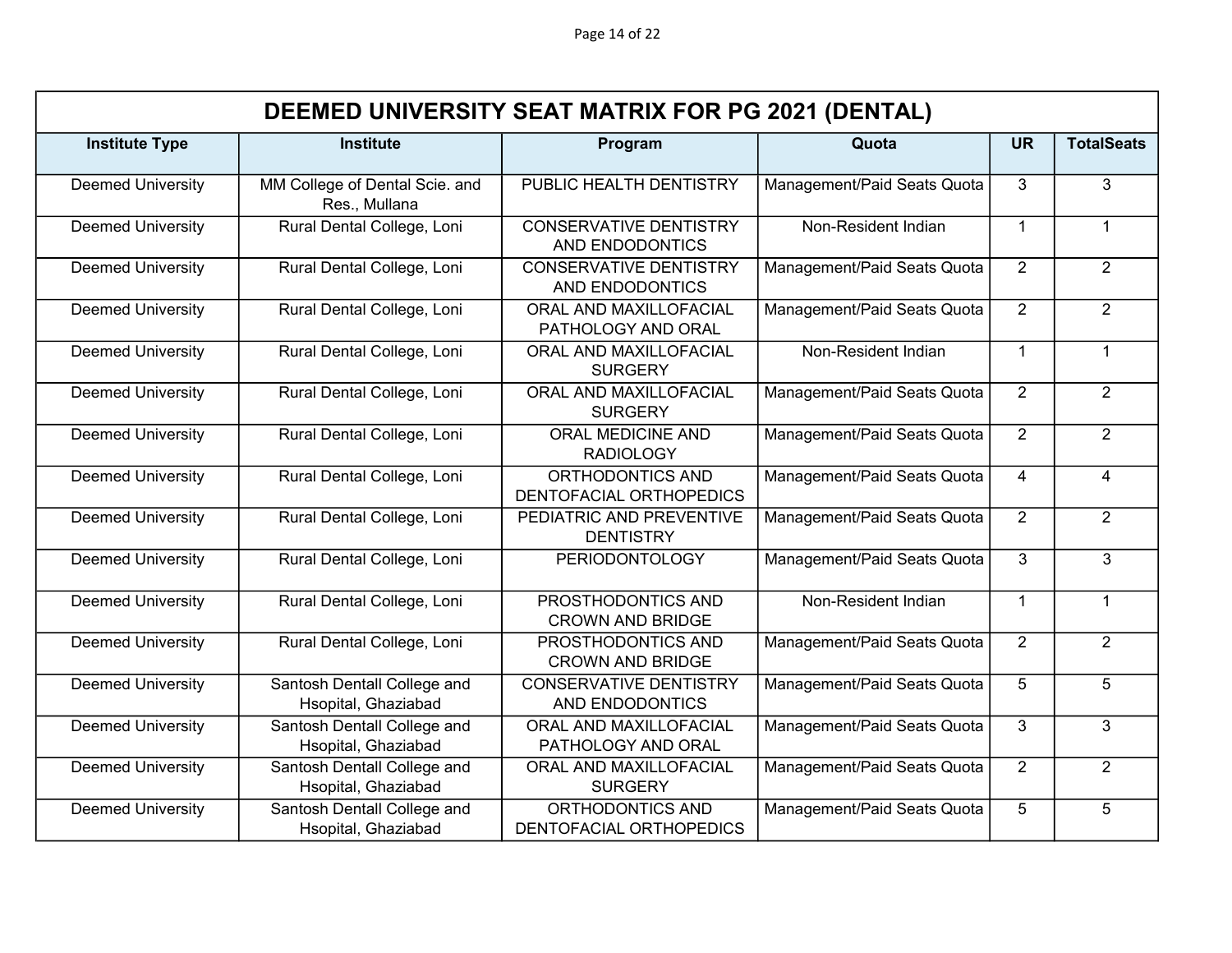| DEEMED UNIVERSITY SEAT MATRIX FOR PG 2021 (DENTAL) |                                                       |                                                  |                             |                |                   |  |
|----------------------------------------------------|-------------------------------------------------------|--------------------------------------------------|-----------------------------|----------------|-------------------|--|
| <b>Institute Type</b>                              | <b>Institute</b>                                      | Program                                          | Quota                       | <b>UR</b>      | <b>TotalSeats</b> |  |
| <b>Deemed University</b>                           | Santosh Dentall College and<br>Hsopital, Ghaziabad    | PEDIATRIC AND PREVENTIVE<br><b>DENTISTRY</b>     | Management/Paid Seats Quota | $\overline{2}$ | $\overline{2}$    |  |
| <b>Deemed University</b>                           | Santosh Dentall College and<br>Hsopital, Ghaziabad    | <b>PERIODONTOLOGY</b>                            | Management/Paid Seats Quota | $\overline{2}$ | $\overline{2}$    |  |
| <b>Deemed University</b>                           | Santosh Dentall College and<br>Hsopital, Ghaziabad    | PROSTHODONTICS AND<br><b>CROWN AND BRIDGE</b>    | Management/Paid Seats Quota | 3              | $\overline{3}$    |  |
| <b>Deemed University</b>                           | SATHYABAMA UNIV. Dental<br>College and Hospt. Chennai | <b>CONSERVATIVE DENTISTRY</b><br>AND ENDODONTICS | Management/Paid Seats Quota | $\mathbf{3}$   | 3                 |  |
| <b>Deemed University</b>                           | SATHYABAMA UNIV. Dental<br>College and Hospt. Chennai | ORTHODONTICS AND<br>DENTOFACIAL ORTHOPEDICS      | Management/Paid Seats Quota | $\overline{2}$ | $\overline{2}$    |  |
| <b>Deemed University</b>                           | SATHYABAMA UNIV. Dental<br>College and Hospt. Chennai | PEDIATRIC AND PREVENTIVE<br><b>DENTISTRY</b>     | Management/Paid Seats Quota | $\overline{2}$ | $\overline{2}$    |  |
| <b>Deemed University</b>                           | Saveetha Dental College, Chennai                      | <b>CONSERVATIVE DENTISTRY</b><br>AND ENDODONTICS | Non-Resident Indian         | $\Omega$       | 0                 |  |
| <b>Deemed University</b>                           | Saveetha Dental College, Chennai                      | <b>CONSERVATIVE DENTISTRY</b><br>AND ENDODONTICS | Management/Paid Seats Quota | 8              | 8                 |  |
| <b>Deemed University</b>                           | Saveetha Dental College, Chennai                      | ORAL AND MAXILLOFACIAL<br>PATHOLOGY AND ORAL     | Management/Paid Seats Quota | 5              | 5                 |  |
| <b>Deemed University</b>                           | Saveetha Dental College, Chennai                      | ORAL AND MAXILLOFACIAL<br><b>SURGERY</b>         | Non-Resident Indian         | $\Omega$       | $\mathbf 0$       |  |
| <b>Deemed University</b>                           | Saveetha Dental College, Chennai                      | ORAL AND MAXILLOFACIAL<br><b>SURGERY</b>         | Management/Paid Seats Quota | $\overline{7}$ | $\overline{7}$    |  |
| <b>Deemed University</b>                           | Saveetha Dental College, Chennai                      | <b>ORAL MEDICINE AND</b><br><b>RADIOLOGY</b>     | Management/Paid Seats Quota | 5              | 5                 |  |
| <b>Deemed University</b>                           | Saveetha Dental College, Chennai                      | ORTHODONTICS AND<br>DENTOFACIAL ORTHOPEDICS      | Non-Resident Indian         | $\Omega$       | $\overline{0}$    |  |
| <b>Deemed University</b>                           | Saveetha Dental College, Chennai                      | ORTHODONTICS AND<br>DENTOFACIAL ORTHOPEDICS      | Management/Paid Seats Quota | $\overline{7}$ | $\overline{7}$    |  |
| <b>Deemed University</b>                           | Saveetha Dental College, Chennai                      | PEDIATRIC AND PREVENTIVE<br><b>DENTISTRY</b>     | Management/Paid Seats Quota | 5              | $\overline{5}$    |  |
| <b>Deemed University</b>                           | Saveetha Dental College, Chennai                      | <b>PERIODONTOLOGY</b>                            | Management/Paid Seats Quota | 5              | 5                 |  |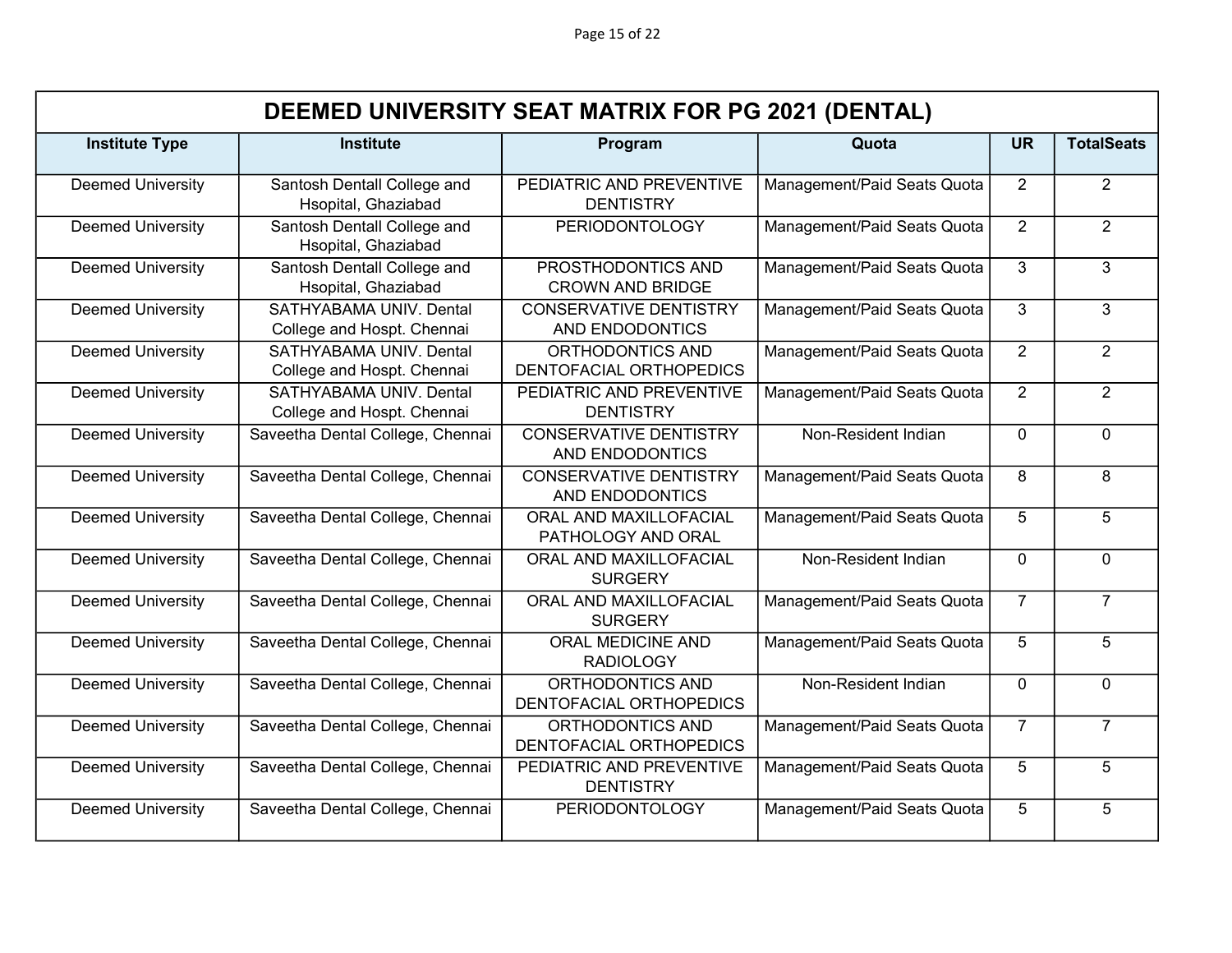Page 16 of 22

|                          | DEEMED UNIVERSITY SEAT MATRIX FOR PG 2021 (DENTAL)  |                                                  |                             |                |                   |  |  |
|--------------------------|-----------------------------------------------------|--------------------------------------------------|-----------------------------|----------------|-------------------|--|--|
| <b>Institute Type</b>    | <b>Institute</b>                                    | Program                                          | Quota                       | <b>UR</b>      | <b>TotalSeats</b> |  |  |
| <b>Deemed University</b> | Saveetha Dental College, Chennai                    | PROSTHODONTICS AND<br><b>CROWN AND BRIDGE</b>    | Non-Resident Indian         | $\mathbf 1$    | $\mathbf{1}$      |  |  |
| <b>Deemed University</b> | Saveetha Dental College, Chennai                    | PROSTHODONTICS AND<br><b>CROWN AND BRIDGE</b>    | Management/Paid Seats Quota | 5              | 5                 |  |  |
| <b>Deemed University</b> | Saveetha Dental College, Chennai                    | PUBLIC HEALTH DENTISTRY                          | Management/Paid Seats Quota | 3              | $\overline{3}$    |  |  |
| <b>Deemed University</b> | School of Dental Sciences and<br>KIMSDU, Karad      | <b>CONSERVATIVE DENTISTRY</b><br>AND ENDODONTICS | Non-Resident Indian         | $\mathbf{1}$   | $\mathbf{1}$      |  |  |
| <b>Deemed University</b> | School of Dental Sciences and<br>KIMSDU, Karad      | <b>CONSERVATIVE DENTISTRY</b><br>AND ENDODONTICS | Management/Paid Seats Quota | 2              | $\overline{2}$    |  |  |
| <b>Deemed University</b> | School of Dental Sciences and<br>KIMSDU, Karad      | ORAL AND MAXILLOFACIAL<br>PATHOLOGY AND ORAL     | Management/Paid Seats Quota | 3              | 3                 |  |  |
| <b>Deemed University</b> | School of Dental Sciences and<br>KIMSDU, Karad      | ORAL AND MAXILLOFACIAL<br><b>SURGERY</b>         | Non-Resident Indian         | $\mathbf{1}$   | $\mathbf{1}$      |  |  |
| <b>Deemed University</b> | School of Dental Sciences and<br>KIMSDU, Karad      | ORAL AND MAXILLOFACIAL<br><b>SURGERY</b>         | Management/Paid Seats Quota | $\overline{2}$ | $\overline{2}$    |  |  |
| <b>Deemed University</b> | School of Dental Sciences and<br>KIMSDU, Karad      | ORTHODONTICS AND<br>DENTOFACIAL ORTHOPEDICS      | Management/Paid Seats Quota | 3              | 3                 |  |  |
| <b>Deemed University</b> | School of Dental Sciences and<br>KIMSDU, Karad      | PEDIATRIC AND PREVENTIVE<br><b>DENTISTRY</b>     | Management/Paid Seats Quota | 3              | 3                 |  |  |
| <b>Deemed University</b> | School of Dental Sciences and<br>KIMSDU, Karad      | <b>PERIODONTOLOGY</b>                            | Management/Paid Seats Quota | 3              | 3                 |  |  |
| <b>Deemed University</b> | School of Dental Sciences and<br>KIMSDU, Karad      | PROSTHODONTICS AND<br><b>CROWN AND BRIDGE</b>    | Non-Resident Indian         | $\mathbf{1}$   | $\mathbf{1}$      |  |  |
| <b>Deemed University</b> | School of Dental Sciences and<br>KIMSDU, Karad      | PROSTHODONTICS AND<br><b>CROWN AND BRIDGE</b>    | Management/Paid Seats Quota | $\overline{4}$ | $\overline{4}$    |  |  |
| <b>Deemed University</b> | Sharad Pawar Dental College and<br>Hospital, Wardha | <b>CONSERVATIVE DENTISTRY</b><br>AND ENDODONTICS | Non-Resident Indian         | 2              | $\overline{2}$    |  |  |
| <b>Deemed University</b> | Sharad Pawar Dental College and<br>Hospital, Wardha | <b>CONSERVATIVE DENTISTRY</b><br>AND ENDODONTICS | Management/Paid Seats Quota | $\overline{4}$ | $\overline{4}$    |  |  |
| <b>Deemed University</b> | Sharad Pawar Dental College and<br>Hospital, Wardha | ORAL AND MAXILLOFACIAL<br>PATHOLOGY AND ORAL     | Management/Paid Seats Quota | 3              | 3                 |  |  |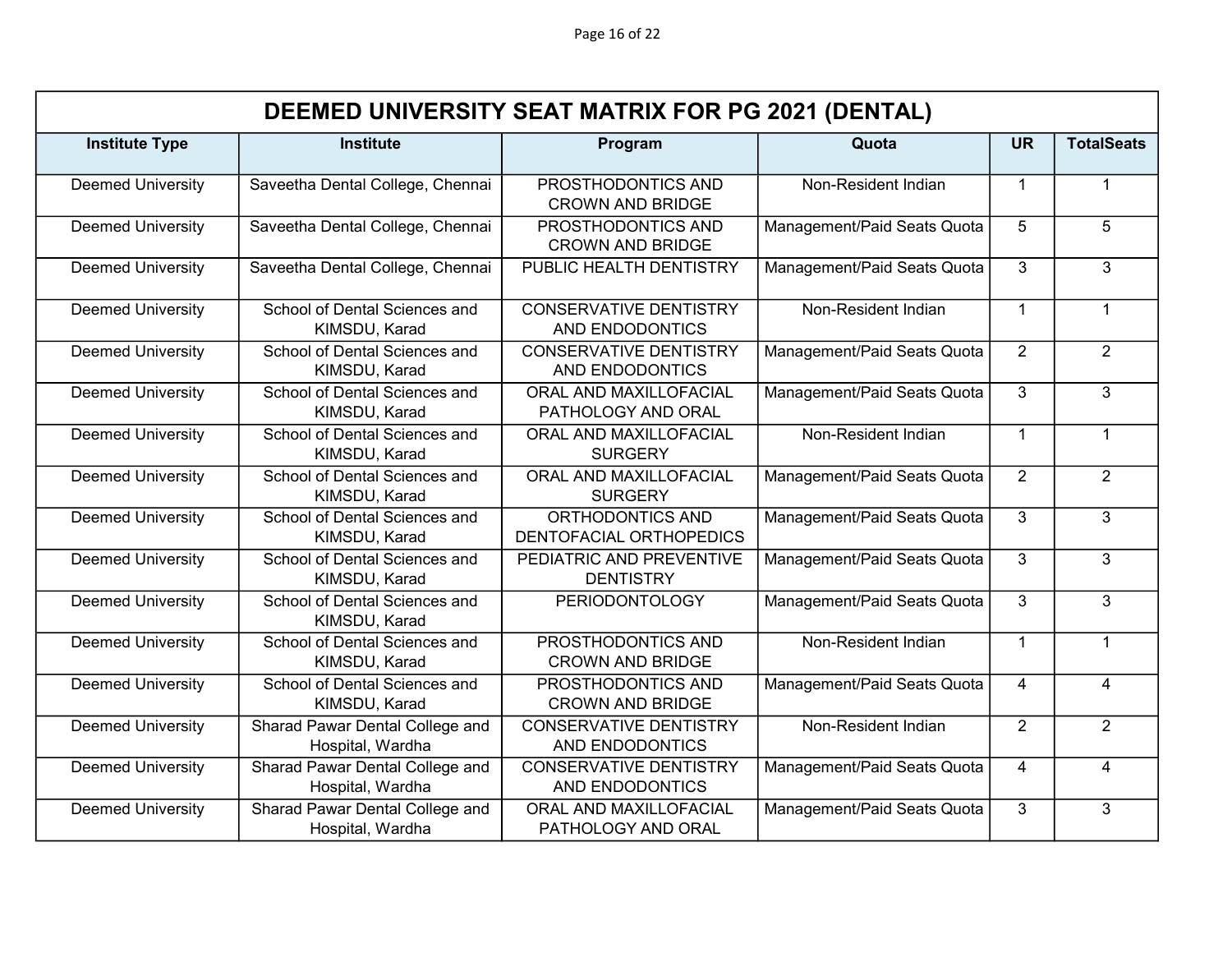Page 17 of 22

|                          | DEEMED UNIVERSITY SEAT MATRIX FOR PG 2021 (DENTAL)  |                                                  |                             |                |                         |  |  |
|--------------------------|-----------------------------------------------------|--------------------------------------------------|-----------------------------|----------------|-------------------------|--|--|
| <b>Institute Type</b>    | <b>Institute</b>                                    | Program                                          | Quota                       | <b>UR</b>      | <b>TotalSeats</b>       |  |  |
| <b>Deemed University</b> | Sharad Pawar Dental College and<br>Hospital, Wardha | ORAL AND MAXILLOFACIAL<br><b>SURGERY</b>         | Non-Resident Indian         | 2              | $\overline{2}$          |  |  |
| <b>Deemed University</b> | Sharad Pawar Dental College and<br>Hospital, Wardha | ORAL AND MAXILLOFACIAL<br><b>SURGERY</b>         | Management/Paid Seats Quota | 4              | $\overline{4}$          |  |  |
| <b>Deemed University</b> | Sharad Pawar Dental College and<br>Hospital, Wardha | ORAL MEDICINE AND<br><b>RADIOLOGY</b>            | Management/Paid Seats Quota | 3              | $\overline{3}$          |  |  |
| <b>Deemed University</b> | Sharad Pawar Dental College and<br>Hospital, Wardha | ORTHODONTICS AND<br>DENTOFACIAL ORTHOPEDICS      | Non-Resident Indian         | $\mathbf{1}$   | $\mathbf{1}$            |  |  |
| <b>Deemed University</b> | Sharad Pawar Dental College and<br>Hospital, Wardha | ORTHODONTICS AND<br>DENTOFACIAL ORTHOPEDICS      | Management/Paid Seats Quota | 5              | 5                       |  |  |
| <b>Deemed University</b> | Sharad Pawar Dental College and<br>Hospital, Wardha | PEDIATRIC AND PREVENTIVE<br><b>DENTISTRY</b>     | Management/Paid Seats Quota | 3              | 3                       |  |  |
| <b>Deemed University</b> | Sharad Pawar Dental College and<br>Hospital, Wardha | <b>PERIODONTOLOGY</b>                            | Management/Paid Seats Quota | 3              | 3 <sup>1</sup>          |  |  |
| Deemed University        | Sharad Pawar Dental College and<br>Hospital, Wardha | PROSTHODONTICS AND<br><b>CROWN AND BRIDGE</b>    | Non-Resident Indian         | $\Omega$       | $\overline{0}$          |  |  |
| <b>Deemed University</b> | Sharad Pawar Dental College and<br>Hospital, Wardha | PROSTHODONTICS AND<br><b>CROWN AND BRIDGE</b>    | Management/Paid Seats Quota | 6              | 6                       |  |  |
| <b>Deemed University</b> | Sree Balaji Dental College and<br>Hospital, Chennai | <b>CONSERVATIVE DENTISTRY</b><br>AND ENDODONTICS | Management/Paid Seats Quota | 4              | $\overline{4}$          |  |  |
| <b>Deemed University</b> | Sree Balaji Dental College and<br>Hospital, Chennai | ORAL AND MAXILLOFACIAL<br>PATHOLOGY AND ORAL     | Management/Paid Seats Quota | $\overline{4}$ | $\overline{4}$          |  |  |
| <b>Deemed University</b> | Sree Balaji Dental College and<br>Hospital, Chennai | ORAL AND MAXILLOFACIAL<br><b>SURGERY</b>         | Management/Paid Seats Quota | 4              | $\overline{\mathbf{4}}$ |  |  |
| <b>Deemed University</b> | Sree Balaji Dental College and<br>Hospital, Chennai | <b>ORAL MEDICINE AND</b><br><b>RADIOLOGY</b>     | Management/Paid Seats Quota | 3              | 3                       |  |  |
| <b>Deemed University</b> | Sree Balaji Dental College and<br>Hospital, Chennai | ORTHODONTICS AND<br>DENTOFACIAL ORTHOPEDICS      | Management/Paid Seats Quota | $\overline{4}$ | $\overline{4}$          |  |  |
| <b>Deemed University</b> | Sree Balaji Dental College and<br>Hospital, Chennai | PEDIATRIC AND PREVENTIVE<br><b>DENTISTRY</b>     | Management/Paid Seats Quota | $\overline{2}$ | $\overline{2}$          |  |  |
| <b>Deemed University</b> | Sree Balaji Dental College and<br>Hospital, Chennai | <b>PERIODONTOLOGY</b>                            | Management/Paid Seats Quota | 4              | $\overline{4}$          |  |  |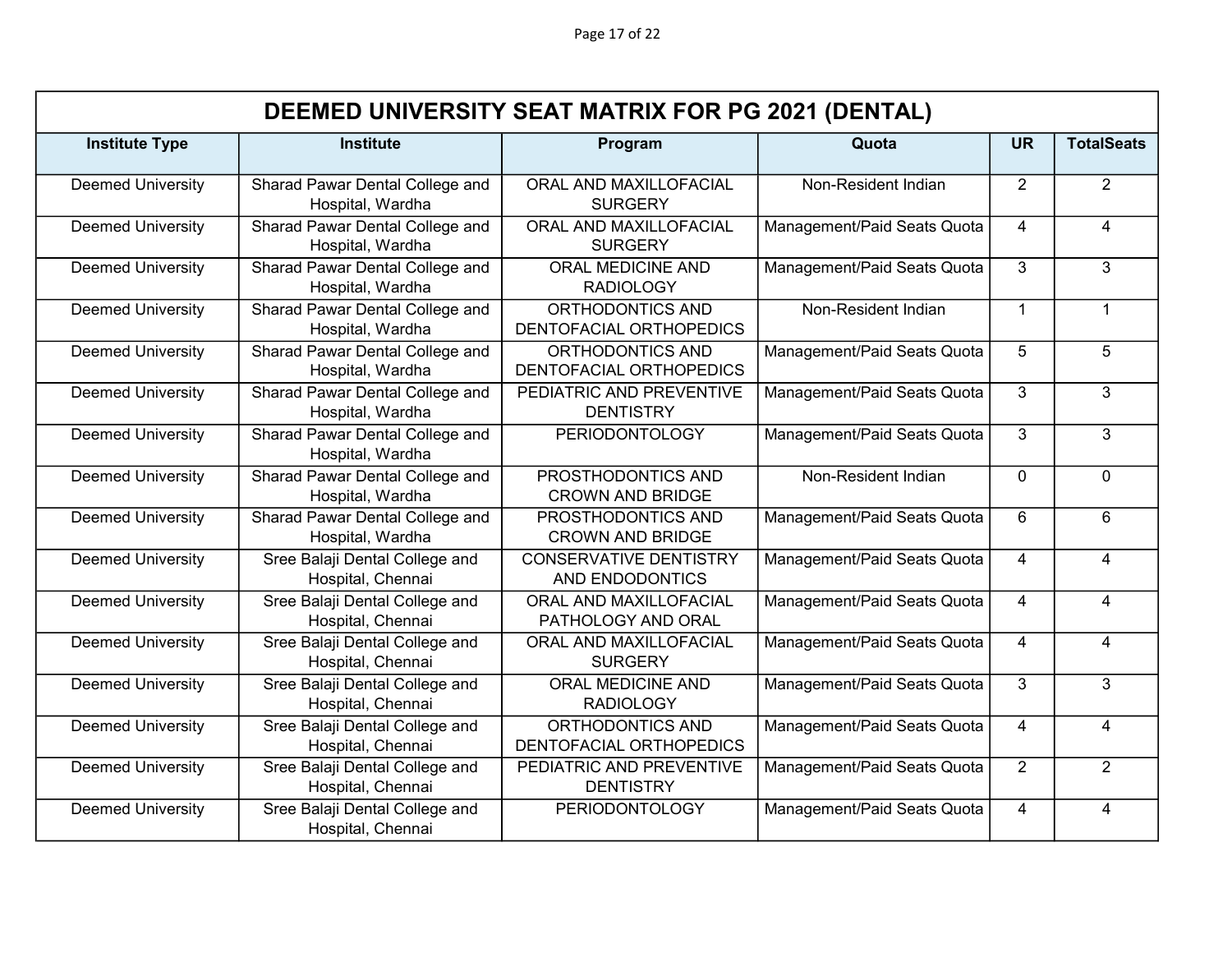Page 18 of 22

|                          | DEEMED UNIVERSITY SEAT MATRIX FOR PG 2021 (DENTAL)  |                                                  |                             |                |                   |  |  |
|--------------------------|-----------------------------------------------------|--------------------------------------------------|-----------------------------|----------------|-------------------|--|--|
| <b>Institute Type</b>    | <b>Institute</b>                                    | Program                                          | Quota                       | <b>UR</b>      | <b>TotalSeats</b> |  |  |
| <b>Deemed University</b> | Sree Balaji Dental College and<br>Hospital, Chennai | PROSTHODONTICS AND<br><b>CROWN AND BRIDGE</b>    | Management/Paid Seats Quota | $\overline{4}$ | $\overline{4}$    |  |  |
| <b>Deemed University</b> | Sri Ramachandra Dental and Hospt.<br>Chennai        | <b>CONSERVATIVE DENTISTRY</b><br>AND ENDODONTICS | Non-Resident Indian         | $\overline{1}$ | $\mathbf{1}$      |  |  |
| <b>Deemed University</b> | Sri Ramachandra Dental and Hospt.<br>Chennai        | <b>CONSERVATIVE DENTISTRY</b><br>AND ENDODONTICS | Management/Paid Seats Quota | 5              | 5                 |  |  |
| <b>Deemed University</b> | Sri Ramachandra Dental and Hospt.,<br>Chennai       | ORAL AND MAXILLOFACIAL<br>PATHOLOGY AND ORAL     | Management/Paid Seats Quota | 3              | 3                 |  |  |
| <b>Deemed University</b> | Sri Ramachandra Dental and Hospt.,<br>Chennai       | ORAL AND MAXILLOFACIAL<br><b>SURGERY</b>         | Non-Resident Indian         | $\overline{1}$ | $\mathbf 1$       |  |  |
| <b>Deemed University</b> | Sri Ramachandra Dental and Hospt.,<br>Chennai       | ORAL AND MAXILLOFACIAL<br><b>SURGERY</b>         | Management/Paid Seats Quota | 5              | 5                 |  |  |
| <b>Deemed University</b> | Sri Ramachandra Dental and Hospt.,<br>Chennai       | ORAL MEDICINE AND<br><b>RADIOLOGY</b>            | Management/Paid Seats Quota | $\overline{2}$ | $\overline{2}$    |  |  |
| <b>Deemed University</b> | Sri Ramachandra Dental and Hospt.,<br>Chennai       | ORTHODONTICS AND<br>DENTOFACIAL ORTHOPEDICS      | Non-Resident Indian         | $\overline{1}$ | $\mathbf{1}$      |  |  |
| <b>Deemed University</b> | Sri Ramachandra Dental and Hospt.,<br>Chennai       | ORTHODONTICS AND<br>DENTOFACIAL ORTHOPEDICS      | Management/Paid Seats Quota | 5              | 5                 |  |  |
| <b>Deemed University</b> | Sri Ramachandra Dental and Hospt.<br>Chennai        | PEDIATRIC AND PREVENTIVE<br><b>DENTISTRY</b>     | Management/Paid Seats Quota | 3              | 3                 |  |  |
| <b>Deemed University</b> | Sri Ramachandra Dental and Hospt.,<br>Chennai       | <b>PERIODONTOLOGY</b>                            | Non-Resident Indian         | $\mathbf{1}$   | $\mathbf{1}$      |  |  |
| <b>Deemed University</b> | Sri Ramachandra Dental and Hospt.,<br>Chennai       | <b>PERIODONTOLOGY</b>                            | Management/Paid Seats Quota | 5              | $\overline{5}$    |  |  |
| <b>Deemed University</b> | Sri Ramachandra Dental and Hospt.,<br>Chennai       | PROSTHODONTICS AND<br><b>CROWN AND BRIDGE</b>    | Non-Resident Indian         | $\overline{1}$ | $\mathbf{1}$      |  |  |
| <b>Deemed University</b> | Sri Ramachandra Dental and Hospt.<br>Chennai        | PROSTHODONTICS AND<br><b>CROWN AND BRIDGE</b>    | Management/Paid Seats Quota | 5              | $\overline{5}$    |  |  |
| <b>Deemed University</b> | Sri Siddhartha DentalCollege,<br>Tumkur             | <b>CONSERVATIVE DENTISTRY</b><br>AND ENDODONTICS | Non-Resident Indian         | $\mathbf{1}$   | $\mathbf 1$       |  |  |
| <b>Deemed University</b> | Sri Siddhartha DentalCollege,<br>Tumkur             | <b>CONSERVATIVE DENTISTRY</b><br>AND ENDODONTICS | Management/Paid Seats Quota | $\mathbf{1}$   | $\mathbf{1}$      |  |  |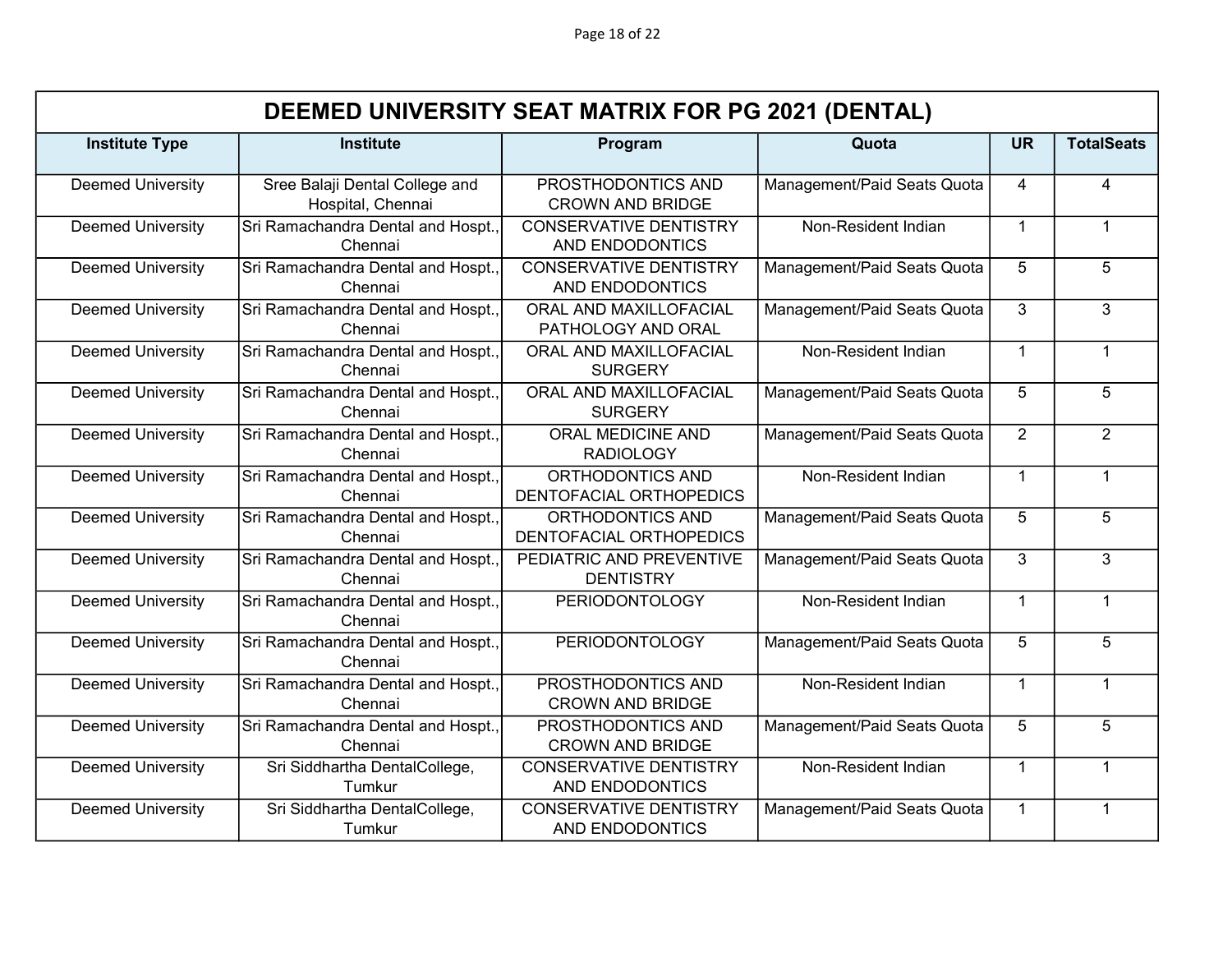Page 19 of 22

|                          | DEEMED UNIVERSITY SEAT MATRIX FOR PG 2021 (DENTAL) |                                                    |                             |                |                   |  |
|--------------------------|----------------------------------------------------|----------------------------------------------------|-----------------------------|----------------|-------------------|--|
| <b>Institute Type</b>    | <b>Institute</b>                                   | Program                                            | Quota                       | <b>UR</b>      | <b>TotalSeats</b> |  |
| <b>Deemed University</b> | Sri Siddhartha DentalCollege,<br>Tumkur            | ORAL AND MAXILLOFACIAL<br>PATHOLOGY AND ORAL       | Management/Paid Seats Quota | $\overline{2}$ | $\overline{2}$    |  |
| <b>Deemed University</b> | Sri Siddhartha DentalCollege,<br>Tumkur            | ORAL AND MAXILLOFACIAL<br><b>SURGERY</b>           | Management/Paid Seats Quota | $\overline{2}$ | $\overline{2}$    |  |
| <b>Deemed University</b> | Sri Siddhartha DentalCollege,<br>Tumkur            | ORTHODONTICS AND<br>DENTOFACIAL ORTHOPEDICS        | Non-Resident Indian         | $\mathbf 1$    | $\mathbf{1}$      |  |
| <b>Deemed University</b> | Sri Siddhartha DentalCollege,<br>Tumkur            | ORTHODONTICS AND<br><b>DENTOFACIAL ORTHOPEDICS</b> | Management/Paid Seats Quota | $\mathbf{1}$   | $\mathbf{1}$      |  |
| <b>Deemed University</b> | Sri Siddhartha DentalCollege,<br>Tumkur            | PEDIATRIC AND PREVENTIVE<br><b>DENTISTRY</b>       | Management/Paid Seats Quota | 2              | $\overline{2}$    |  |
| <b>Deemed University</b> | Sri Siddhartha DentalCollege,<br>Tumkur            | <b>PERIODONTOLOGY</b>                              | Management/Paid Seats Quota | $\overline{2}$ | $\overline{2}$    |  |
| <b>Deemed University</b> | Sri Siddhartha DentalCollege,<br>Tumkur            | PROSTHODONTICS AND<br><b>CROWN AND BRIDGE</b>      | Management/Paid Seats Quota | $\overline{2}$ | $\overline{2}$    |  |
| <b>Deemed University</b> | SRM Dental College, Chennai                        | <b>CONSERVATIVE DENTISTRY</b><br>AND ENDODONTICS   | Management/Paid Seats Quota | 8              | 8                 |  |
| <b>Deemed University</b> | SRM Dental College, Chennai                        | ORAL AND MAXILLOFACIAL<br>PATHOLOGY AND ORAL       | Management/Paid Seats Quota | 6              | 6                 |  |
| <b>Deemed University</b> | SRM Dental College, Chennai                        | ORAL AND MAXILLOFACIAL<br><b>SURGERY</b>           | Management/Paid Seats Quota | 8              | 8                 |  |
| <b>Deemed University</b> | SRM Dental College, Chennai                        | ORAL MEDICINE AND<br><b>RADIOLOGY</b>              | Management/Paid Seats Quota | 3              | $\overline{3}$    |  |
| <b>Deemed University</b> | SRM Dental College, Chennai                        | ORTHODONTICS AND<br>DENTOFACIAL ORTHOPEDICS        | Management/Paid Seats Quota | 9              | 9                 |  |
| <b>Deemed University</b> | SRM Dental College, Chennai                        | PEDIATRIC AND PREVENTIVE<br><b>DENTISTRY</b>       | Management/Paid Seats Quota | $\overline{2}$ | $\overline{2}$    |  |
| <b>Deemed University</b> | SRM Dental College, Chennai                        | <b>PERIODONTOLOGY</b>                              | Management/Paid Seats Quota | 8              | 8                 |  |
| <b>Deemed University</b> | SRM Dental College, Chennai                        | PROSTHODONTICS AND<br><b>CROWN AND BRIDGE</b>      | Management/Paid Seats Quota | 8              | 8                 |  |
| <b>Deemed University</b> | SRM Dental College, Chennai                        | PUBLIC HEALTH DENTISTRY                            | Management/Paid Seats Quota | 2              | $\overline{2}$    |  |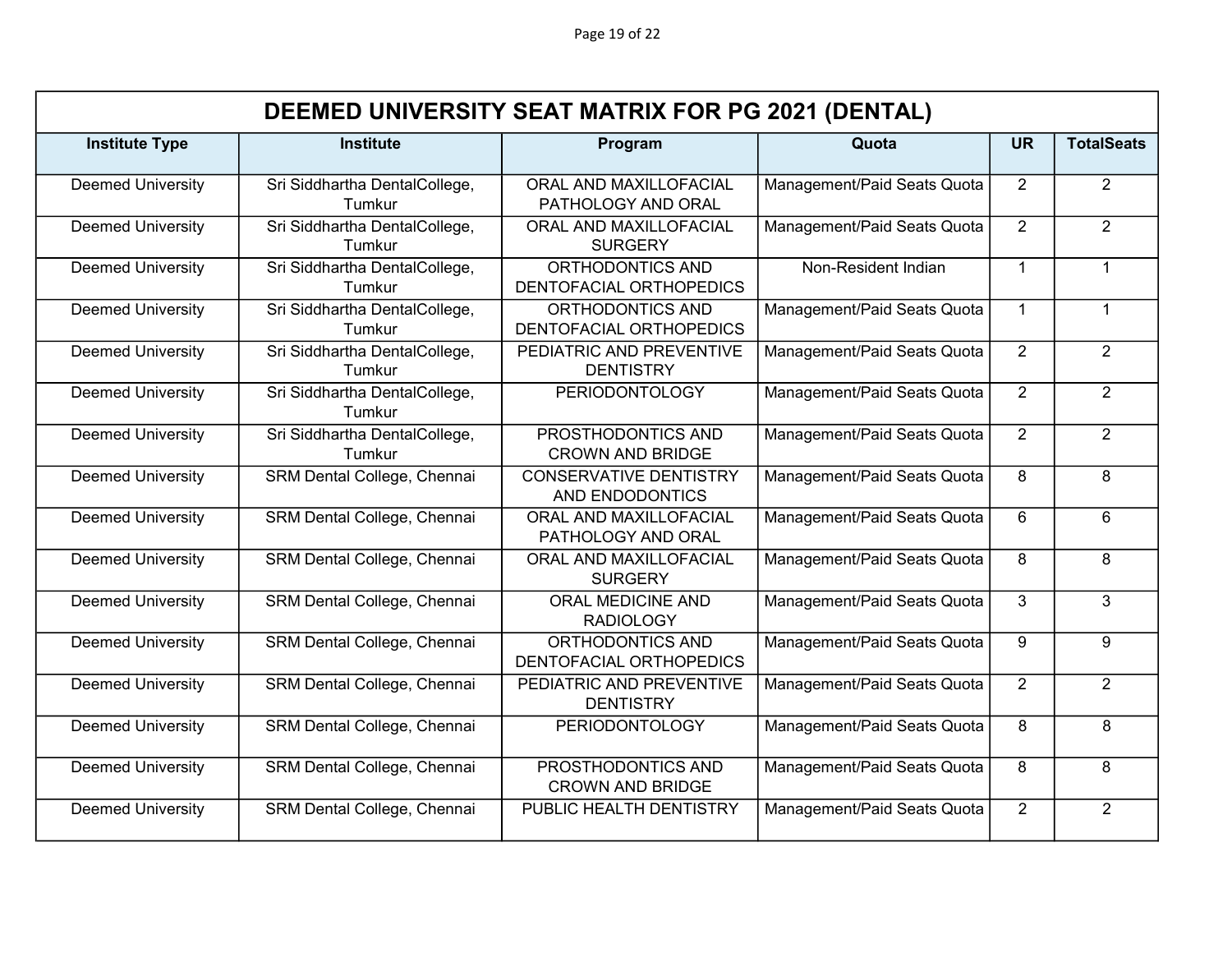Page 20 of 22

|                          | DEEMED UNIVERSITY SEAT MATRIX FOR PG 2021 (DENTAL)   |                                                  |                             |                |                   |  |
|--------------------------|------------------------------------------------------|--------------------------------------------------|-----------------------------|----------------|-------------------|--|
| <b>Institute Type</b>    | <b>Institute</b>                                     | Program                                          | Quota                       | <b>UR</b>      | <b>TotalSeats</b> |  |
| <b>Deemed University</b> | SRM Katt. Dental College and<br>Hospt. Chennai       | <b>CONSERVATIVE DENTISTRY</b><br>AND ENDODONTICS | Management/Paid Seats Quota | 3              | 3                 |  |
| <b>Deemed University</b> | SRM Katt. Dental College and<br>Hospt. Chennai       | ORAL AND MAXILLOFACIAL<br><b>SURGERY</b>         | Management/Paid Seats Quota | 3              | 3                 |  |
| <b>Deemed University</b> | SRM Katt. Dental College and<br>Hospt. Chennai       | ORTHODONTICS AND<br>DENTOFACIAL ORTHOPEDICS      | Management/Paid Seats Quota | $\overline{3}$ | $\overline{3}$    |  |
| <b>Deemed University</b> | SRM Katt. Dental College and<br>Hospt. Chennai       | PEDIATRIC AND PREVENTIVE<br><b>DENTISTRY</b>     | Management/Paid Seats Quota | 3              | 3                 |  |
| <b>Deemed University</b> | SRM Katt. Dental College and<br>Hospt. Chennai       | <b>PERIODONTOLOGY</b>                            | Management/Paid Seats Quota | 3              | 3                 |  |
| <b>Deemed University</b> | SRM Katt. Dental College and<br>Hospt. Chennai       | PROSTHODONTICS AND<br><b>CROWN AND BRIDGE</b>    | Management/Paid Seats Quota | 3              | 3                 |  |
| <b>Deemed University</b> | Thaimoogambigai Dental College<br>and Hsopt. Chennai | <b>CONSERVATIVE DENTISTRY</b><br>AND ENDODONTICS | Management/Paid Seats Quota | 5              | 5                 |  |
| <b>Deemed University</b> | Thaimoogambigai Dental College<br>and Hsopt. Chennai | ORAL AND MAXILLOFACIAL<br>PATHOLOGY AND ORAL     | Management/Paid Seats Quota | 3              | 3                 |  |
| <b>Deemed University</b> | Thaimoogambigai Dental College<br>and Hsopt. Chennai | ORAL AND MAXILLOFACIAL<br><b>SURGERY</b>         | Management/Paid Seats Quota | 5              | 5                 |  |
| <b>Deemed University</b> | Thaimoogambigai Dental College<br>and Hsopt. Chennai | <b>ORAL MEDICINE AND</b><br><b>RADIOLOGY</b>     | Management/Paid Seats Quota | $\overline{2}$ | $\overline{2}$    |  |
| <b>Deemed University</b> | Thaimoogambigai Dental College<br>and Hsopt. Chennai | ORTHODONTICS AND<br>DENTOFACIAL ORTHOPEDICS      | Management/Paid Seats Quota | 6              | $6\overline{6}$   |  |
| <b>Deemed University</b> | Thaimoogambigai Dental College<br>and Hsopt. Chennai | PEDIATRIC AND PREVENTIVE<br><b>DENTISTRY</b>     | Management/Paid Seats Quota | 3              | 3                 |  |
| <b>Deemed University</b> | Thaimoogambigai Dental College<br>and Hsopt. Chennai | <b>PERIODONTOLOGY</b>                            | Management/Paid Seats Quota | 5              | 5                 |  |
| <b>Deemed University</b> | Thaimoogambigai Dental College<br>and Hsopt. Chennai | PROSTHODONTICS AND<br><b>CROWN AND BRIDGE</b>    | Management/Paid Seats Quota | 5 <sup>5</sup> | $\overline{5}$    |  |
| <b>Deemed University</b> | VMS Dental College, Salem                            | <b>CONSERVATIVE DENTISTRY</b><br>AND ENDODONTICS | Management/Paid Seats Quota | 3              | 3                 |  |
| <b>Deemed University</b> | VMS Dental College, Salem                            | ORAL AND MAXILLOFACIAL<br>PATHOLOGY AND ORAL     | Management/Paid Seats Quota | 2              | $\overline{2}$    |  |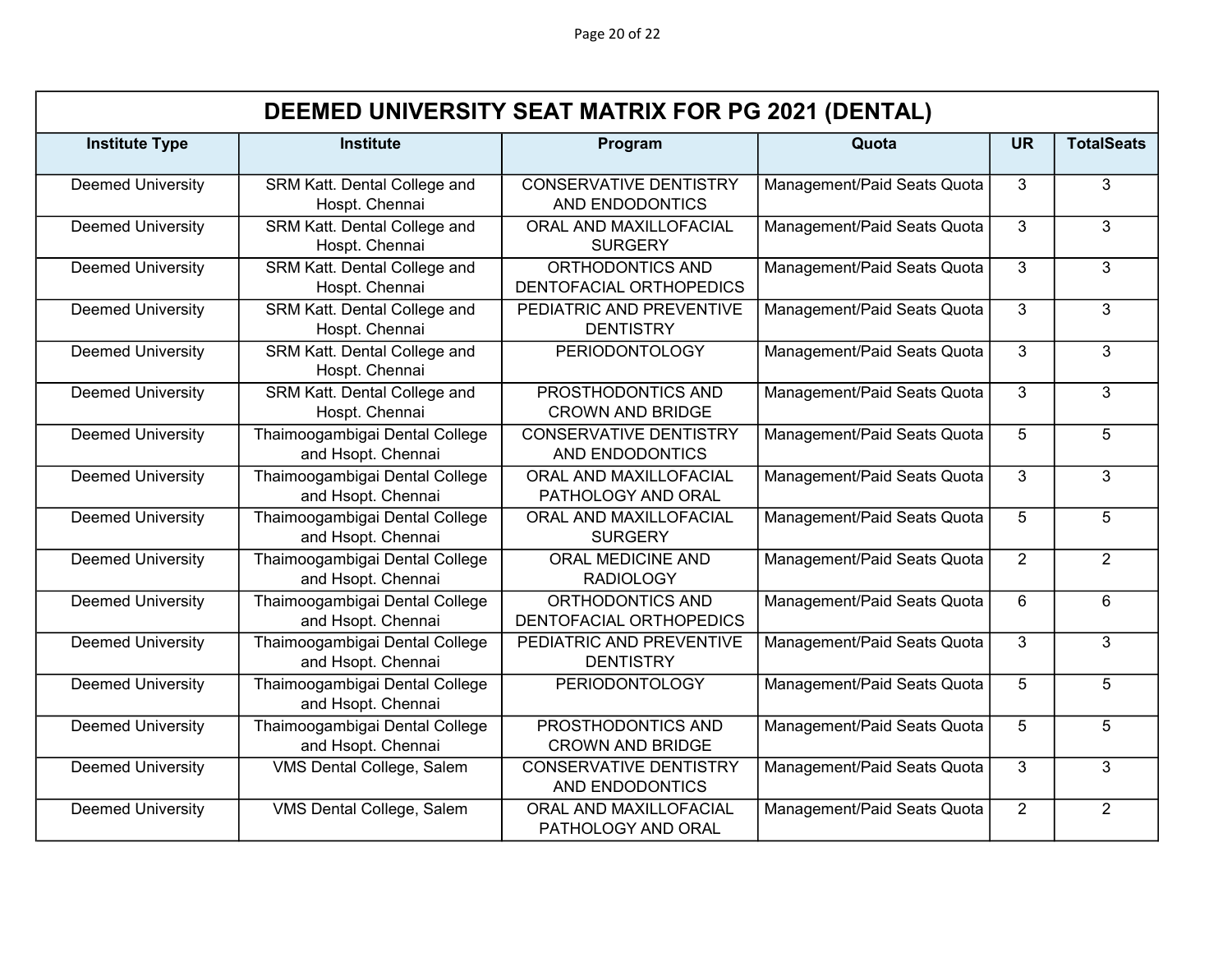|                          | DEEMED UNIVERSITY SEAT MATRIX FOR PG 2021 (DENTAL) |                                                  |                              |                |                   |  |  |
|--------------------------|----------------------------------------------------|--------------------------------------------------|------------------------------|----------------|-------------------|--|--|
| <b>Institute Type</b>    | <b>Institute</b>                                   | Program                                          | Quota                        | <b>UR</b>      | <b>TotalSeats</b> |  |  |
| <b>Deemed University</b> | VMS Dental College, Salem                          | ORAL AND MAXILLOFACIAL<br><b>SURGERY</b>         | Management/Paid Seats Quota  | $\overline{2}$ | $\overline{2}$    |  |  |
| <b>Deemed University</b> | VMS Dental College, Salem                          | ORAL MEDICINE AND<br><b>RADIOLOGY</b>            | Management/Paid Seats Quota  | 3              | 3                 |  |  |
| <b>Deemed University</b> | VMS Dental College, Salem                          | ORTHODONTICS AND<br>DENTOFACIAL ORTHOPEDICS      | Management/Paid Seats Quota  | $\overline{2}$ | $\overline{2}$    |  |  |
| <b>Deemed University</b> | VMS Dental College, Salem                          | PEDIATRIC AND PREVENTIVE<br><b>DENTISTRY</b>     | Management/Paid Seats Quota  | $\overline{2}$ | $\overline{2}$    |  |  |
| <b>Deemed University</b> | VMS Dental College, Salem                          | <b>PERIODONTOLOGY</b>                            | Management/Paid Seats Quota  | $\overline{2}$ | $\overline{2}$    |  |  |
| <b>Deemed University</b> | VMS Dental College, Salem                          | PROSTHODONTICS AND<br><b>CROWN AND BRIDGE</b>    | Management/Paid Seats Quota  | $\overline{2}$ | $\overline{2}$    |  |  |
| <b>Deemed University</b> | Yenepoya Dental College, Yenepoya                  | <b>CONSERVATIVE DENTISTRY</b><br>AND ENDODONTICS | <b>Muslim Minority Quota</b> | 3              | 3                 |  |  |
| <b>Deemed University</b> | Yenepoya Dental College, Yenepoya                  | <b>CONSERVATIVE DENTISTRY</b><br>AND ENDODONTICS | Non-Resident Indian          | 2              | $\overline{2}$    |  |  |
| <b>Deemed University</b> | Yenepoya Dental College, Yenepoya                  | <b>CONSERVATIVE DENTISTRY</b><br>AND ENDODONTICS | Management/Paid Seats Quota  | 3              | 3                 |  |  |
| <b>Deemed University</b> | Yenepoya Dental College, Yenepoya                  | ORAL AND MAXILLOFACIAL<br>PATHOLOGY AND ORAL     | <b>Muslim Minority Quota</b> | 3              | 3                 |  |  |
| <b>Deemed University</b> | Yenepoya Dental College, Yenepoya                  | ORAL AND MAXILLOFACIAL<br>PATHOLOGY AND ORAL     | Management/Paid Seats Quota  | 3              | $\overline{3}$    |  |  |
| <b>Deemed University</b> | Yenepoya Dental College, Yenepoya                  | ORAL AND MAXILLOFACIAL<br><b>SURGERY</b>         | <b>Muslim Minority Quota</b> | $\overline{2}$ | $\overline{2}$    |  |  |
| <b>Deemed University</b> | Yenepoya Dental College, Yenepoya                  | ORAL AND MAXILLOFACIAL<br><b>SURGERY</b>         | Non-Resident Indian          | $\overline{1}$ | $\mathbf{1}$      |  |  |
| <b>Deemed University</b> | Yenepoya Dental College, Yenepoya                  | ORAL AND MAXILLOFACIAL<br><b>SURGERY</b>         | Management/Paid Seats Quota  | 3              | $\overline{3}$    |  |  |
| <b>Deemed University</b> | Yenepoya Dental College, Yenepoya                  | <b>ORAL MEDICINE AND</b><br><b>RADIOLOGY</b>     | <b>Muslim Minority Quota</b> | 3              | 3                 |  |  |
| <b>Deemed University</b> | Yenepoya Dental College, Yenepoya                  | <b>ORAL MEDICINE AND</b><br><b>RADIOLOGY</b>     | Management/Paid Seats Quota  | 3              | 3                 |  |  |